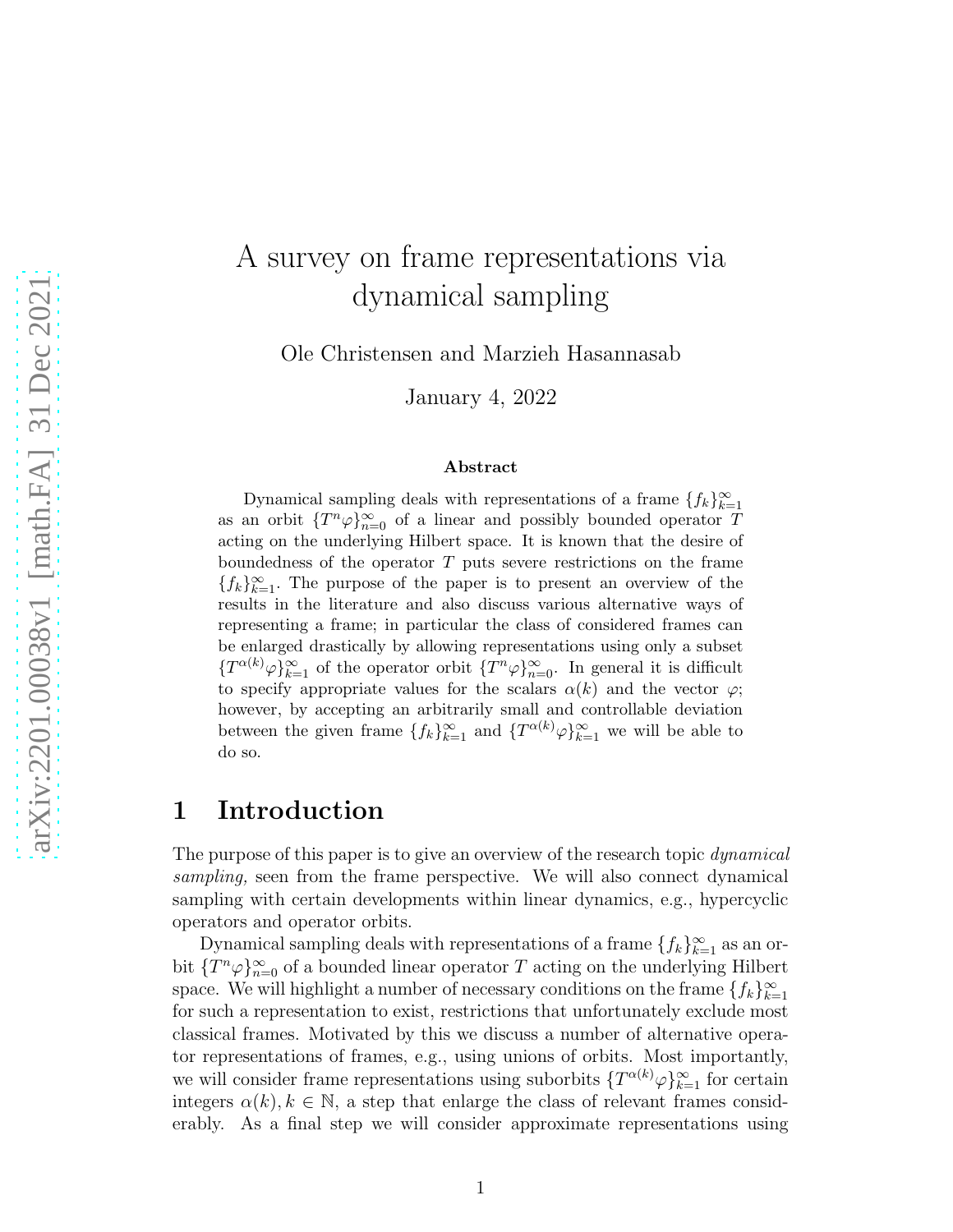suborbits and show that by allowing a controllable and arbitrarily small deviation between  $\{f_k\}_{k=1}^{\infty}$  and  $\{T^{\alpha(k)}\varphi\}_{k=1}^{\infty}$  we will be able to specify appropriate choices of the scalars  $\alpha(k)$ ,  $k \in \mathbb{N}$ .

The paper is presented in a problem-driven way, e.g., using Gabor frames and shift-invariant frames as motivation for the development. In the rest of the introduction we set the stage by providing the necessary background from operator theory and frame theory. The material about (exact) operator representations is collected in Section [2,](#page-7-0) while various methods for approximate representations are considered in Section [3.](#page-16-0) In the entire paper  $\mathcal H$  denotes a separable infinite-dimensional Hilbert space.

### 1.1 Operator representation of sequences

While our main interest is to analyse frames, several of our operator theoretical tools also occur in a more general context in the literature. For this reason we formulate the following definitions for general sequences in Hilbert spaces.

**Definition 1.1** Consider an ordered sequence  $\{f_k\}_{k=1}^{\infty} = \{f_1, f_2, f_3, \dots\}$  of elements in H. If there exists a linear operator  $T: span\{f_k\}_{k=1}^{\infty} \to \mathcal{H}$  such that  $f_{k+1} = Tf_k$  for all  $k \in \mathbb{N}$ , we say that the sequence  $\{f_k\}_{k=1}^{\infty}$  is represented by the operator T.

Note that the sequence  $\{f_k\}_{k=1}^{\infty}$  being represented by T precisely means that

$$
\{f_k\}_{k=1}^{\infty} = \{f_1, f_2, f_3, \dots\} = \{f_1, Tf_1, T^2f_1, \dots\} = \{T^n f_1\}_{n=0}^{\infty}.
$$

In operator theoretical terms, this is phrased by saying that the sequence  ${f_k}_{k=1}^{\infty}$  is an *orbit* of the operator T:

**Definition 1.2** Given a linear operator  $T : \mathcal{H} \to \mathcal{H}$  and some  $\varphi \in \mathcal{H}$ , the sequence  $\{T^n\varphi\}_{n=0}^{\infty}$  is called the orbit of  $\varphi$ .

<span id="page-1-0"></span>In general, the ordering of a given sequence  $\{f_k\}_{k=1}^{\infty}$  is crucial for the question whether or not it can be represented by a linear operator. For example, if f is an arbitrary nonzero vector in H, the sequence  $\{f, 0, 0, 0, \dots\}$  is represented by the zero-operator, while the sequence  $\{0, f, 0, 0, \ldots\}$  can not be represented by a linear operator. We also observe that any linearly independent family  $\{f_k\}_{k=1}^{\infty}$  can be represented by a linear operator  $T: span\{f_k\}_{k=1}^{\infty} \to \mathcal{H}$ , regardless of how the sequence is ordered; indeed, we simply define the operator T by  $T f_k := f_{k+1}, k \in \mathbb{N}$ , and extend it by linearity. It was shown in [\[14\]](#page-20-0) that for sequences  $\{f_k\}_{k=1}^{\infty}$  spanning an infinite-dimensional space, linear independence is actually equivalent with the property of being representable by a linear operator: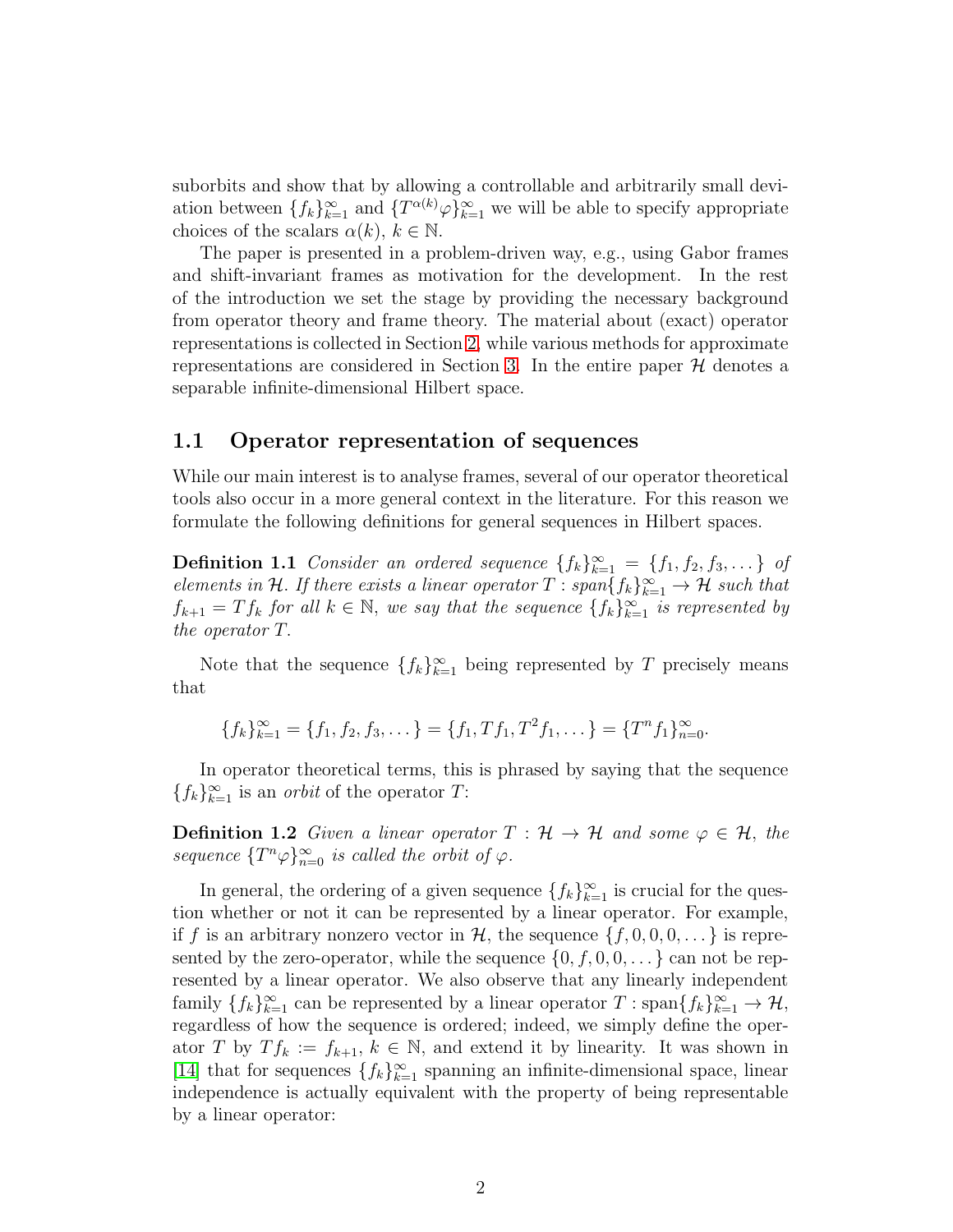**Proposition 1.3** Consider any sequence  $\{f_k\}_{k=1}^{\infty}$  in H for which span $\{f_k\}_{k=1}^{\infty}$ is infinite-dimensional. Then the following are equivalent:

- (i)  $\{f_k\}_{k=1}^{\infty}$  is linearly independent.
- (ii) There exists a linear operator  $T: span{f_k}_{k=1}^{\infty} \to \mathcal{H}$  such that  ${f_k}_{k=1}^{\infty}$  ${T^n f_1}_{n=0}^{\infty}$ .

In the current paper we will exclusively be interested in representability via bounded operators. Even for linearly independent sequences, the possibility of such a representation depends on the ordering, as the next example demonstrates.

<span id="page-2-1"></span>**Example 1.4** Let  $\{e_k\}_{k=1}^{\infty}$  denote an orthonormal basis for  $\mathcal{H}$ , and consider the sequence

$$
\{f_k\}_{k=1}^{\infty} = \{e_1, 2e_2, 3e_3, \dots\} = \{ke_k\}_{k=1}^{\infty}.
$$

Then  $\{f_k\}_{k=1}^{\infty}$  is represented by the linear operator T defined by

$$
Te_k = \frac{k+1}{k} e_{k+1}, k \in \mathbb{N};
$$

note that T extends to a bounded operator on  $\mathcal{H}$ , with  $||T|| = 2$ . On the other hand, the following reordering of the elements

$$
\{g_k\}_{k=1}^{\infty} = \{e_1, 10e_{10}, 2e_2, 10^2e_{10^2}, 3e_3, 10^3e_{10^3}, \dots, 9e_9, 10^9e_{10^9}, 11e_{11}, 10^{10}e_{10^{10}}, \dots\}
$$

clearly can not be represented by a bounded operator.

In the rest of the paper the focus will be on operator representations of frames. Readers who are interested in corresponding results for general sequences (in Banach spaces) are referred to [\[20\]](#page-20-1).

### <span id="page-2-0"></span>1.2 Hypercyclic operators

The main focus of the paper is to consider exact and approximate representations of frames. Parts of the flow of the paper is motivated by the fact that there exist very special operators which have orbits that are dense in the underlying Hilbert space and thus allow to approximate arbitrary sequences.

**Definition 1.5** A linear operator  $T : \mathcal{H} \to \mathcal{H}$  is hypercyclic if there exists  $\varphi \in \mathcal{H}$  such that the orbit  $\{T^n\varphi\}_{n=0}^{\infty}$  is dense in  $\mathcal{H}$ . In this case the vector  $\varphi$ is called a hypercyclic vector.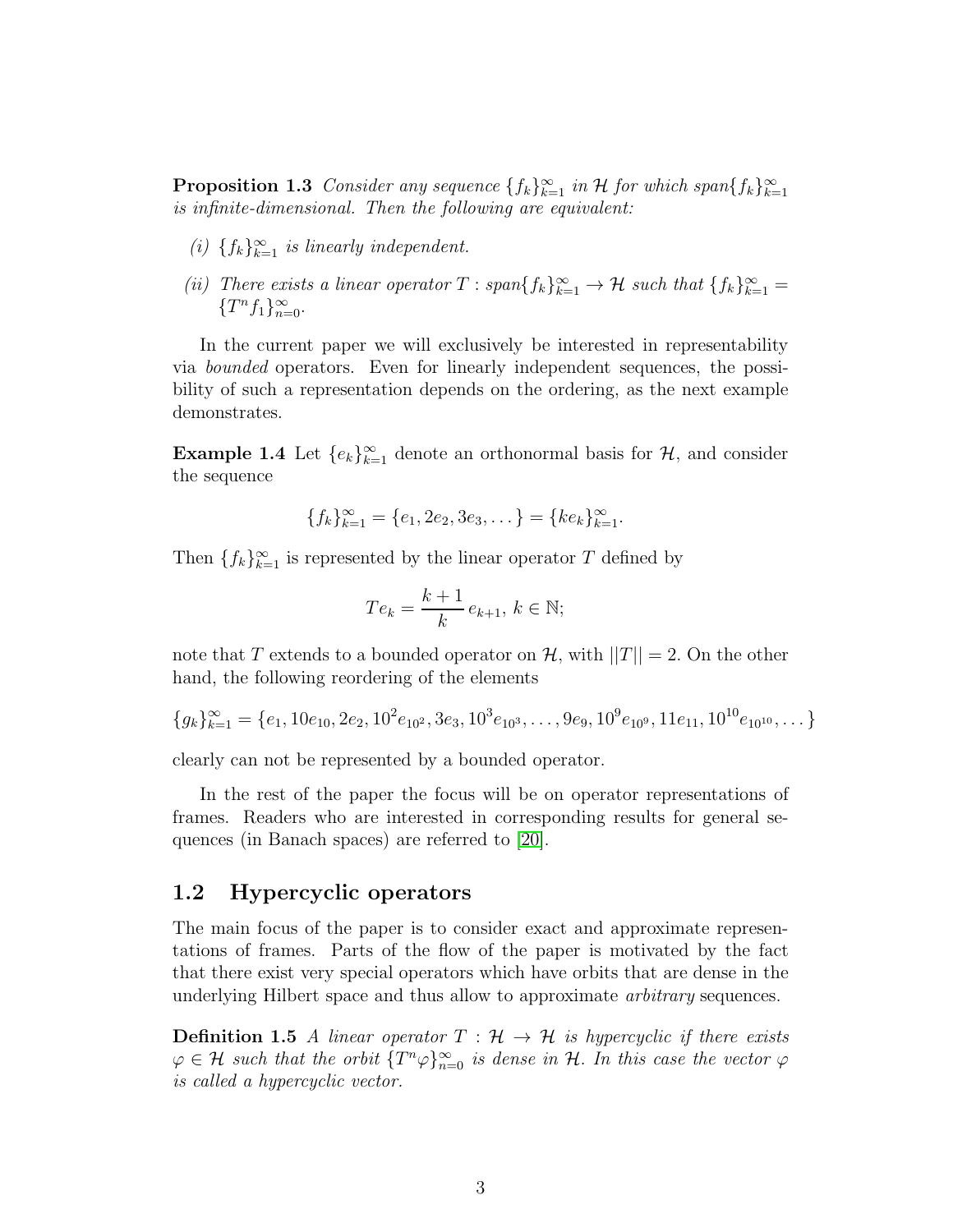Note that if  $T : \mathcal{H} \to \mathcal{H}$  is a hypercyclic operator with hypercyclic vector  $\varphi$ , then the set  ${T^n \varphi}_{n=N}^{\infty} = {T^n (T^N \varphi)}_{n=0}^{\infty}$  is dense in H for all  $N \in \mathbb{N}$ ; this implies that  $T^N \varphi$  is a hypercyclic vector for all  $N \in \mathbb{N}$ , and thus that the set of hypercyclic vectors associated with T is dense in  $H$ .

The first example of a hypercyclic operator on a separable Hilbert space was constructed by Rolewicz [\[35\]](#page-21-0) in 1969. It deals with the left-shift operator  $L(x_1, x_2, x_3, ...) := (x_2, x_3, ...)$  on  $\ell^2(\mathbb{N})$ :

**Lemma 1.6** Assume that  $a > 1$  and let L denote the left-shift operator on  $\ell^2(\mathbb{N})$ . Then  $T := aL$  is a hypercyclic operator on  $\ell^2(\mathbb{N})$ .

More recently hypercyclic operators have also been constructed on  $L^2(\mathbb{R})$ :

**Example 1.7** In [\[11\]](#page-20-2) it was proved that for any  $a \in \mathbb{R}$  there exists functions  $\omega : \mathbb{R} \to \mathbb{R}$  such that the operator  $Tf(x) := \omega(x)f(x-a)$  is hypercyclic on  $L^2(\mathbb{R})$ . In particular, for the case  $a=0$  we can take any continuous decreasing function such that

$$
\omega(x) = \begin{cases} 2 & \text{if } x \le 0 \\ 1/2 & \text{if } x \ge 1. \end{cases}
$$

For a survey of other hypercyclic operators we refer to [\[26\]](#page-21-1). While the existence of hypercyclic operators is surprising in itself, the theory also contains several beautiful and intriguing results. We collect a few of them below, and refer to the literature [\[6,](#page-19-0) [25\]](#page-21-2) for more results.

<span id="page-3-0"></span>**Theorem 1.8** Consider a bounded linear operator  $T : \mathcal{H} \to \mathcal{H}$ . Then the following hold:

- (i) [\[4\]](#page-19-1) If T is hypercyclic, then  $T^N$  is hypercyclic for every  $N \in \mathbb{N}$ ; moreover,  $T$  and  $T^N$  have the same set of hypercyclic vectors.
- (ii) [\[23,](#page-20-3) [33\]](#page-21-3) If there exist a finite collection of vectors  $\varphi_1, \ldots, \varphi_n \in \mathcal{H}$  such that the union of their orbits is dense in  $H$ , then one of the orbits is dense in  $H$  by itself, i.e.,  $T$  is hypercyclic.
- (iii) [\[8\]](#page-19-2) If an orbit  $\{T^n\varphi\}_{n=0}^{\infty}$  is somewhere dense in  $\mathcal{H}$ , it is automatically dense in H, i.e., T is hypercyclic with hypercyclic vector  $\varphi$ .

Note in particular the result stated in Theorem [1.8](#page-3-0) (i): phrased in words, it says that if T is hypercyclic with hypercyclic vector  $\varphi$ , then the subset  $\{\varphi, T^N\varphi, T^{2N}\varphi, \dots\}$  is also dense in  $\mathcal{H}$ , for every  $N \in \mathbb{N}!$ 

Let us conclude this section with an interesting connection between hypercyclic operators and the celebrated invariant subspace problem, a classical open problem that can be phrased as follows: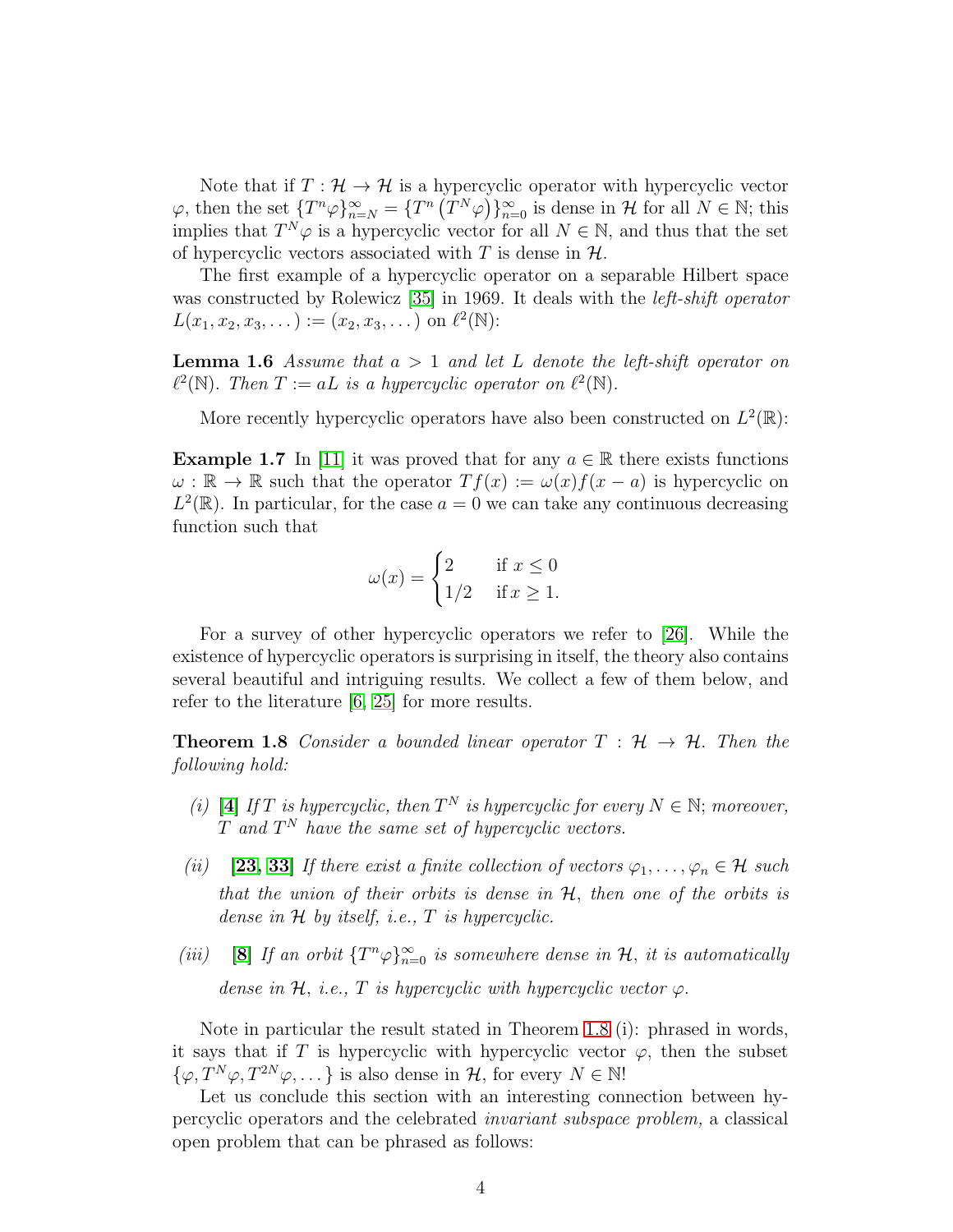Q: Does there exist a bounded linear operator  $T : \mathcal{H} \to \mathcal{H}$  having no closed nontrivial invariant subspace?

Note that if  $T : \mathcal{H} \to \mathcal{H}$  is a bounded linear operator, the closed (sub)space  $V := \overline{\text{span}} \{T^n \varphi\}_{n=0}^{\infty}$  is invariant for any  $\varphi \in \mathcal{H}$ . Thus, a hypercyclic operator for which every nonzero vector is hypercyclic would provide evidence for the existence of the type of operator asked for in the invariant subspace problem; indeed, such an operator is the *only* candidate. Taking Theorem [1.8](#page-3-0) (iii) into account and following the formulation by Bourdon and Feldman in [\[8\]](#page-19-2), we can phrase the invariant subspace problem as follows:

Q: Does there exists a bounded linear operator  $T : \mathcal{H} \to \mathcal{H}$  having a nontrivial nowhere dense orbit?

### 1.3 Operator representations via suborbits

We already considered subsets of operator orbits in Section [1.2.](#page-2-0) This motivates the next definition.

**Definition 1.9** Consider a linear operator  $T : \mathcal{H} \to \mathcal{H}$  and some  $\varphi \in \mathcal{H}$ . Given an increasing sequence of nonnegative integers,

$$
0 \leq \alpha(1) < \alpha(2) < \alpha(3) < \ldots,
$$

the sequence  $\{T^{\alpha(k)}\varphi\}_{k=1}^{\infty}$  is called a suborbit of  $\{T^{n}\varphi\}_{n=0}^{\infty}$ .

The following deep theorem by Halperin et al. [\[28\]](#page-21-4) shows that we gain a significant freedom by asking for sequences to be represented by suborbits of bounded operators rather than the full orbit.

<span id="page-4-0"></span>**Theorem 1.10** Consider any linearly independent sequence  $\{f_k\}_{k=1}^{\infty}$  in a Hilbert space H. Then there exists a bounded operator  $T : \mathcal{H} \to \mathcal{H}$  and an increasing sequence of nonnegative integers

$$
0 \le \alpha(1) < \alpha(2) < \alpha(3) < \cdots
$$

such that

$$
\{f_k\}_{k=1}^{\infty} = \{T^{\alpha(k)}f_1\}_{k=1}^{\infty}.
$$
\n(1.1)

Theorem [1.10](#page-4-0) is very appealing as a theoretical result, but it does not explain how one can choose the operator T and the integers  $\alpha(k)$  in practice. The proof in [\[28\]](#page-21-4) involves the selection of a dense linearly independent sequence of elements in the underlying Hilbert space  $\mathcal H$  and does not give a feasible way of identifying T and  $\alpha(k)$ . For example, if  $\{e_k\}_{k=1}^{\infty}$  is an ortnonormal basis for  $\mathcal{H}$ , it is easy to see directly that  $\{e_k\}_{k=1}^{\infty} = \{T^n e_1\}_{n=0}^{\infty}$ , where the operator T is defined by  $Te_k := e_{k+1}, k \in \mathbb{N}$ ; however, even in this simple case the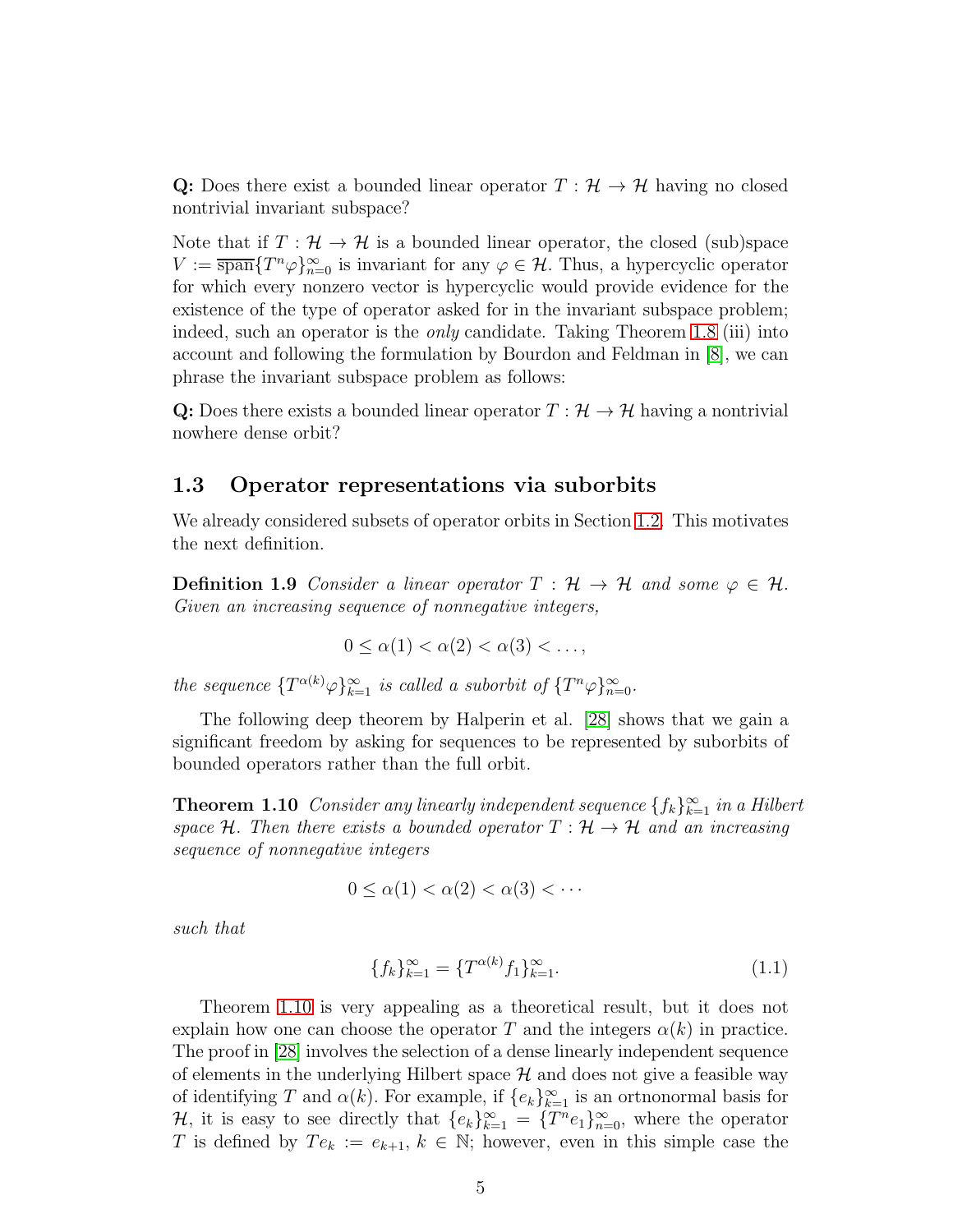proof of Theorem [1.10](#page-4-0) yields a very complicated procedure. One of the main goals of the current paper is to provide more applicable and explicit methods for representing sequences  $\{f_k\}_{k=1}^{\infty}$  in an exact or approximate sense, with an explicit given operator T and direct access to the integers  $\alpha(k)$ .

### <span id="page-5-0"></span>1.4 Basic frame theory

In this section we will give a very short presentation of the key elements in frame theory. Only aspects that are directly relevant for the current paper will be addressed; for more information we refer to [\[12\]](#page-20-4) and [\[29\]](#page-21-5).

A sequence  $\{f_k\}_{k=1}^{\infty}$  in  $\mathcal H$  is a *frame* for  $\mathcal H$  if there exist constants  $A, B > 0$ such that

$$
A||f||^2 \le \sum_{k=1}^{\infty} |\langle f, f_k \rangle|^2 \le B||f||^2, \,\forall f \in \mathcal{H};
$$

it is tight if we can choose  $A = B$ , and it is a Bessel sequence if at least the upper frame condition holds. A *Riesz basis* is a frame which is at the same time a basis; alternatively, a Riesz basis is a frame  $\{f_k\}_{k=1}^{\infty}$  for which

$$
\sum_{k=1}^{\infty} c_k f_k = 0, \{c_k\}_{k=1}^{\infty} \in \ell^2(\mathbb{N}) \Rightarrow c_k = 0, \forall k \in \mathbb{N}.
$$

If  $\{f_k\}_{k=1}^{\infty}$  is a Bessel sequence, the *synthesis operator* is defined by

$$
U: \ell^2(\mathbb{N}) \to \mathcal{H}, \ U\{c_k\}_{k=1}^{\infty} := \sum_{k=1}^{\infty} c_k f_k; \tag{1.2}
$$

it is well known that  $U$  is well-defined and bounded. An important role is played by the kernel of the operator U, i.e., the subset of  $\ell^2(\mathbb{N})$  given by

$$
\mathcal{N}(U) = \left\{ \{c_k\}_{k=1}^{\infty} \in \ell^2(\mathbb{N}) \; \middle| \; \sum_{k=1}^{\infty} c_k f_k = 0 \right\}.
$$
 (1.3)

The *frame operator* is defined by

$$
S: \mathcal{H} \to \mathcal{H}, \, Sf := UU^*f = \sum_{k=1}^{\infty} \langle f, f_k \rangle f_k.
$$

For a frame  $\{f_k\}_{k=1}^{\infty}$ , the frame operator is bounded, bijective, and self-adjoint; these properties immediately lead to the important frame decomposition

$$
f = SS^{-1}f = \sum_{k=1}^{\infty} \langle f, S^{-1}f_k \rangle f_k, \quad \forall f \in \mathcal{H}.
$$
 (1.4)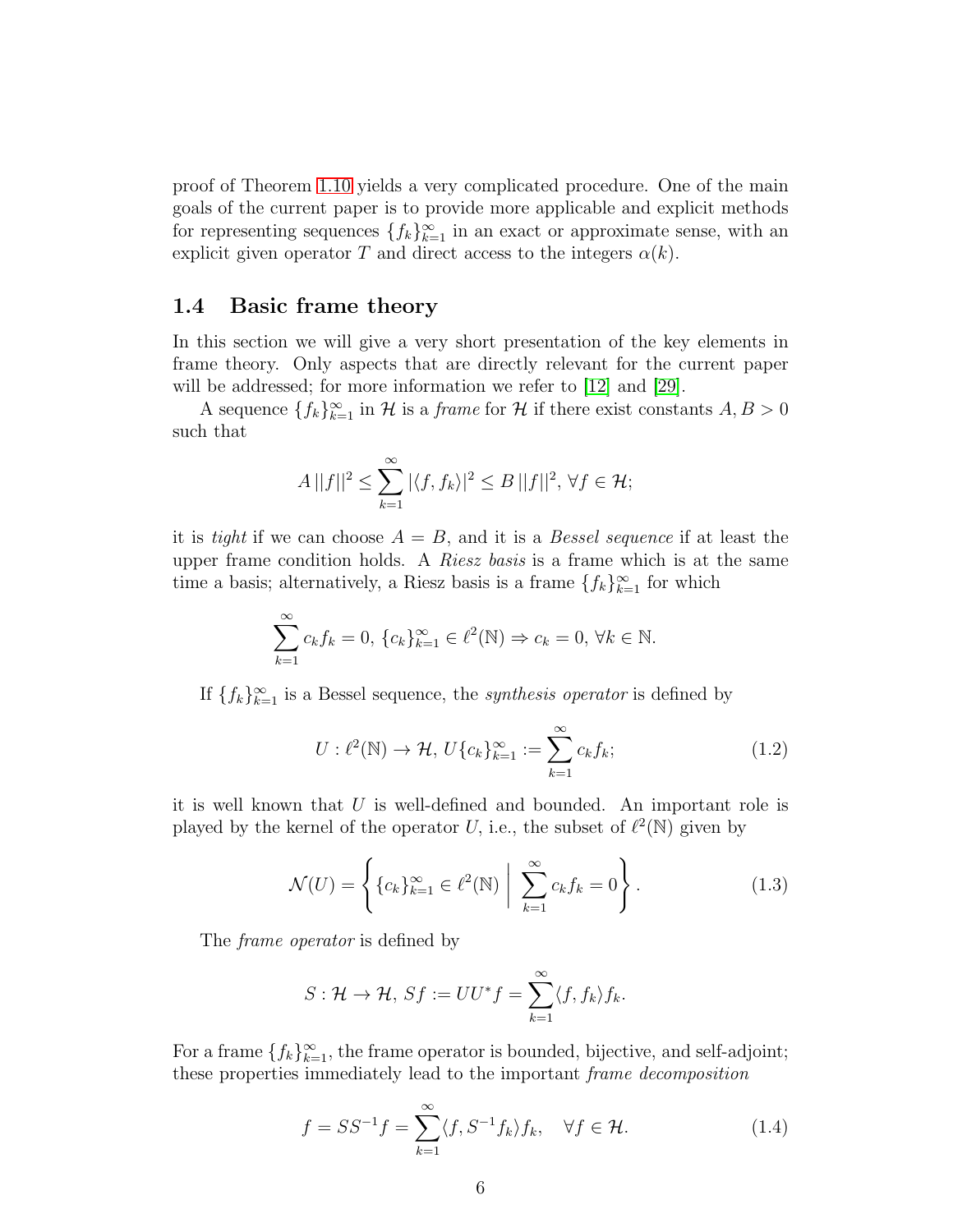The sequence  $\{S^{-1}f_k\}_{k=1}^{\infty}$  is also a frame; it is called the *canonical dual frame*. Frames that are *not* Riesz bases are *overcomplete*, and there exists  ${g_k}_{k=1}^{\infty} \neq$  $\{S^{-1}f_k\}_{k=1}^{\infty}$  such that

<span id="page-6-0"></span>
$$
f = \sum_{k=1}^{\infty} \langle f, g_k \rangle f_k, \quad \forall f \in \mathcal{H}.
$$
 (1.5)

Any frame  ${g_k}_{k=1}^{\infty}$  satisfying [\(1.5\)](#page-6-0) for a given frame  ${f_k}_{k=1}^{\infty}$  is called a dual frame of  $\{f_k\}_{k=1}^{\infty}$ .

The excess of a frame  $\{f_k\}_{k=1}^{\infty}$  is the maximal number of elements that can be removed yet leaving a frame. It is well-known that the excess equals  $\dim \mathcal{N}(U)$ , the dimension of the kernel of the synthesis operator; see [\[5\]](#page-19-3).

### <span id="page-6-1"></span>1.5 Structured function systems

In this section we will give a short introduction to a number of explicit frames in the Hilbert space  $L^2(\mathbb{R})$ . These frames will illustrate and motivate several results throughout the paper. As for Section [1.4](#page-5-0) only results with direct relevance to the current paper are discussed.

In order to introduce the relevant frames we first need to consider a number of operators on  $L^2(\mathbb{R})$ . For  $a \in \mathbb{R}$ , define the *translation operator* 

$$
T_a: L^2(\mathbb{R}) \to L^2(\mathbb{R}), T_a f(x) := f(x - a)
$$
\n(1.6)

and the modulation operator

$$
E_a: L^2(\mathbb{R}) \to L^2(\mathbb{R}), \ E_a f(x) := e^{2\pi i a x} f(x).
$$
 (1.7)

The translation operators and the modulation operators are unitary.

Given a function  $\varphi \in L^2(\mathbb{R})$  and some  $b > 0$ , the associated *shift-invariant* system is given by  ${T_{kb}\varphi}_{k\in\mathbb{Z}}$ . The frame properties of such systems are well understood, see, e.g., [\[7,](#page-19-4) [13,](#page-20-5) [5\]](#page-19-3). In particular, regardless of the choice of  $\varphi \in L^2(\mathbb{R})$  and the parameter  $b > 0$ , the system can not be a frame for all of  $L^2(\mathbb{R})$  but only for the subspace  $\overline{\text{span}}\{T_{kb}\varphi\}_{k\in\mathbb{Z}}$ . It is also known that  ${T_{kb}\varphi}_{k\in\mathbb{Z}}$  is linearly independent for all  $\varphi \neq 0$ .

Classical examples of frames of the form  ${T_{kb}\varphi}_{k\in\mathbb{Z}}$  are obtained by taking  $\varphi$  to be the sinc-function,

$$
\operatorname{sinc}(x) := \begin{cases} \frac{\sin x}{x} & \text{if } x \neq 0, \\ 1 & \text{if } x = 0. \end{cases}
$$

Let us explain this in more detail. First, define the Fourier transform of  $f \in L^1(\mathbb{R})$  by

$$
\widehat{f}(\gamma) := \int_{-\infty}^{\infty} f(x) e^{-2\pi i \gamma x} dx;
$$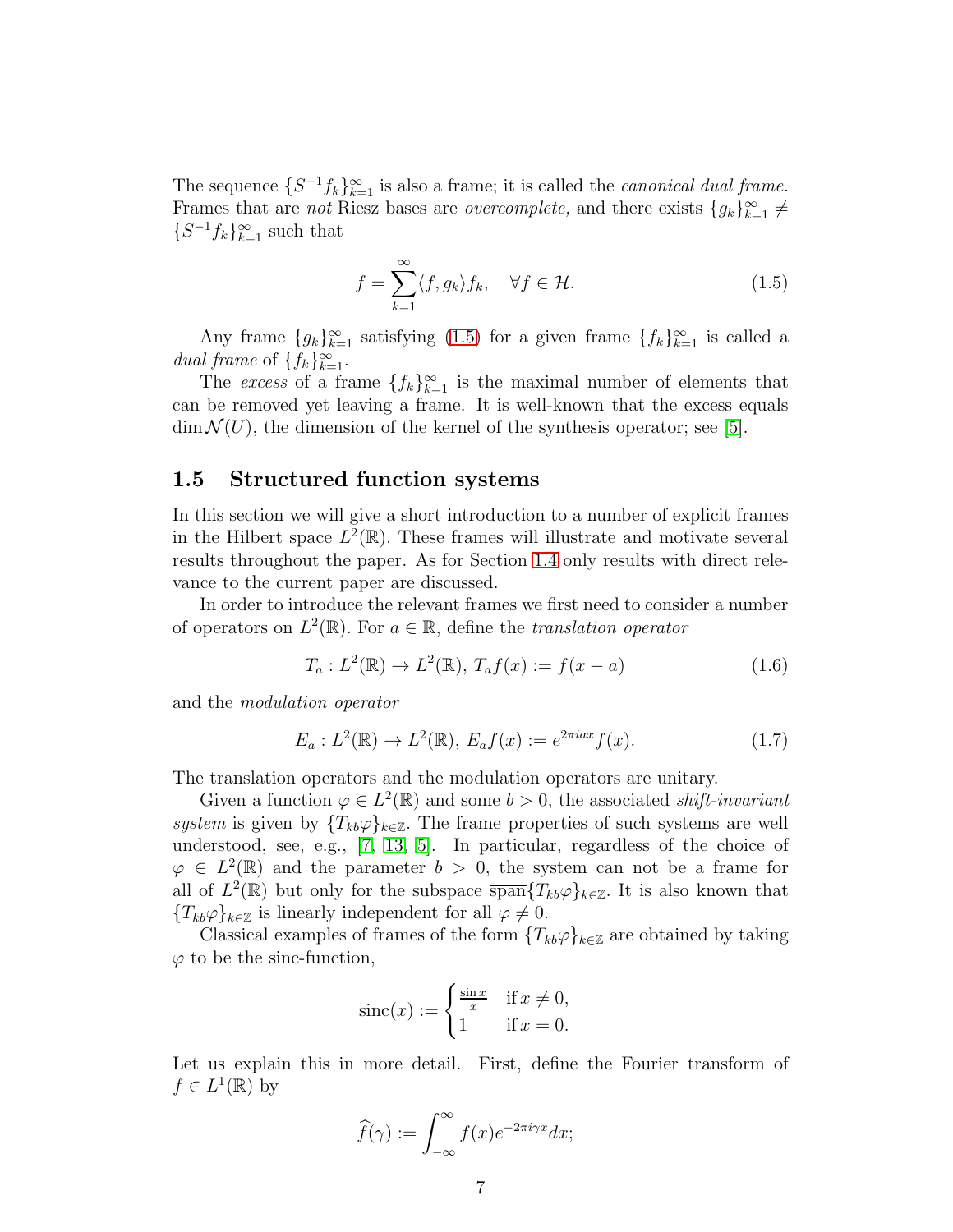we extend the Fourier transform in the standard way to a unitary operator on  $L^2(\mathbb{R})$ . Then the functions  $\{T_k\text{sinc}\}_{k\in\mathbb{Z}}$  form an orthnormal basis for the Paley-Wiener space,

$$
PW := \left\{ f \in L^2(\mathbb{R}) \, \middle| \, \mathrm{supp} \widehat{f} \subseteq \left[ -\frac{1}{2}, \frac{1}{2} \right] \right\}.
$$

Also, the system  ${T_{k/2} \text{sin} c}_{k \in \mathbb{Z}}$  can be considered as the union of two orthonormal bases for PW, and hence form a tight overcomplete frame for PW.

It is known that a finite union of shift-invariant systems at most can form a frame for a subspace for  $L^2(\mathbb{R})$ . However, by acting on a shift-invariant system with an infinite number of modulation operators, it is possible to construct frames for  $L^2(\mathbb{R})$ . This leads to the so-called Gabor frames. More formaully, given some  $a, b > 0$  and a function  $g \in L^2(\mathbb{R})$ , the associated Gabor system is the collection of functions given by

$$
\{E_{mb}T_{na}g\}_{m,n\in\mathbb{Z}}=\{e^{2\pi imbx}g(x-na)\}_{m,n\in\mathbb{Z}}.
$$

The following result collects the information about Gabor systems that is needed in the current paper; much more information can be found, e.g., in [\[27,](#page-21-6) [12\]](#page-20-4).

**Proposition 1.11** Let  $g \in L^2(\mathbb{R}) \setminus \{0\}$ . Then the following hold:

- (i)  ${E_{mb}}T_{na}g_{mn\in\mathbb{Z}}$  is linearly independent.
- (ii) If  $\{E_{mb}T_{na}g\}_{m,n\in\mathbb{Z}}$  is a frame for  $L^2(\mathbb{R})$ , then  $ab \leq 1$ .
- (iii) If  $\{E_{mb}T_{na}g\}_{m,n\in\mathbb{Z}}$  is a frame for  $L^2(\mathbb{R})$ , then  $\{E_{mb}T_{na}g\}_{m,n\in\mathbb{Z}}$  is a *Riesz basis if and only if*  $ab = 1$ *.*
- (iv) If  $\{E_{mb}T_{na}g\}_{m,n\in\mathbb{Z}}$  is an overcomplete frame for  $L^2(\mathbb{R})$ , then it has infinite excess.

The result in (i) was proved in [\[32\]](#page-21-7) (hereby confirming a conjecture stated in  $[30]$ ; (ii) & (iii) are classical results  $[27, 12]$  $[27, 12]$ , and (iv) is proved in  $[5]$ .

## <span id="page-7-0"></span>2 Frames and dynamical sampling

### <span id="page-7-1"></span>2.1 Frame properties of operator orbits

The analysis of the frame aspects related to dynamical sampling was initiated in the papers [\[1,](#page-19-5) [2\]](#page-19-6) by Aldroubi et al. The paper [\[2\]](#page-19-6) gives a complete treatment of the finite-dimensional case; we will not go into this topic as we only deal with the infinite-dimensional case in the current paper.

The approach in [\[1,](#page-19-5) [2\]](#page-19-6) puts operator theory at the central spot. The central questions can be formulated as follows: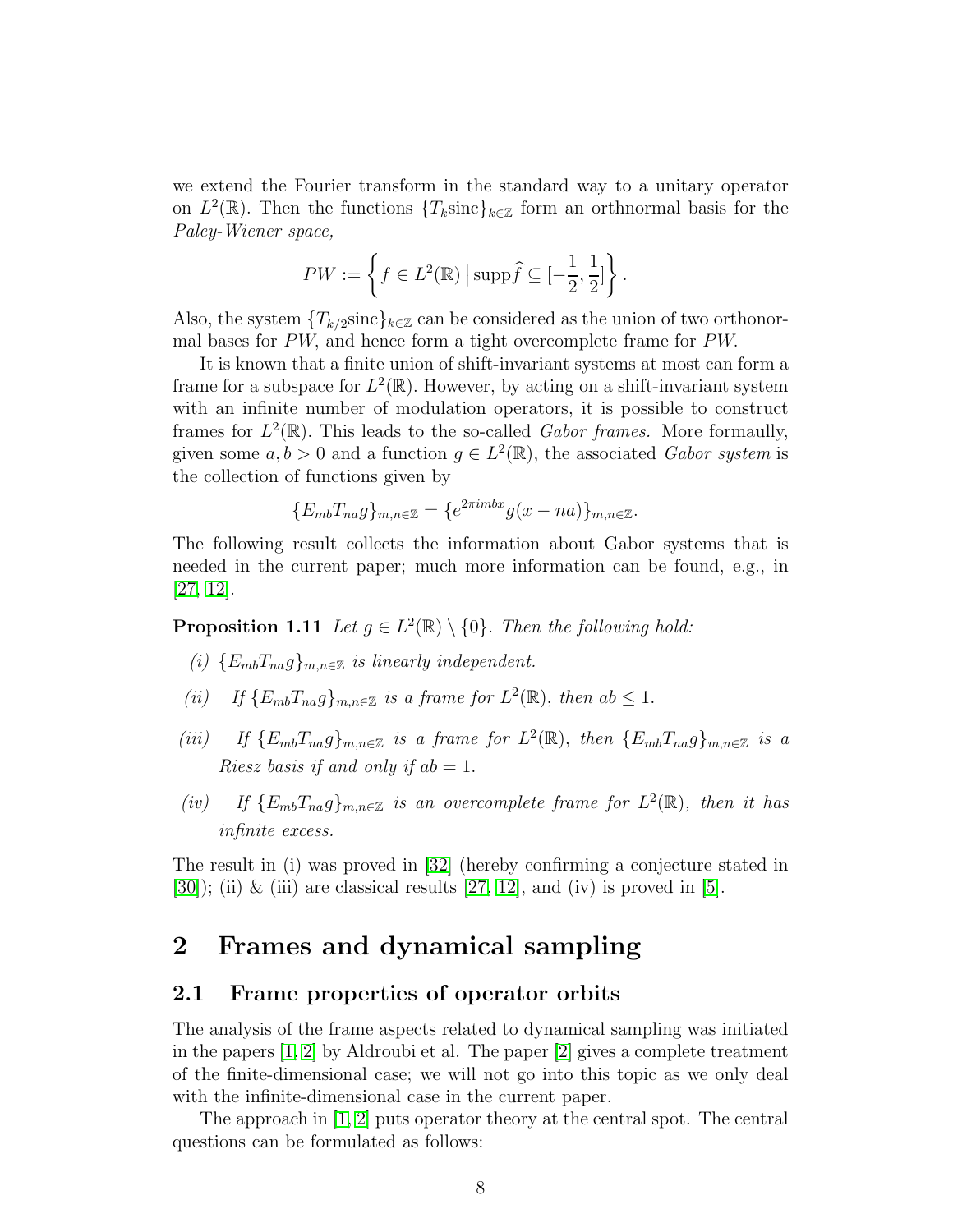- (i) Given a bounded operator  $T : \mathcal{H} \to \mathcal{H}$  belonging to a certain class, is it possible to choose  $\varphi \in \mathcal{H}$  such that the orbit  $\{T^n \varphi\}_{n=0}^{\infty}$  is a basis?
- (ii) Given a bounded operator  $T : \mathcal{H} \to \mathcal{H}$  belonging to a certain class, is it possible to choose  $\varphi \in \mathcal{H}$  such that the orbit  $\{T^n \varphi\}_{n=0}^{\infty}$  is a frame?

The papers [\[1,](#page-19-5) [2,](#page-19-6) [14\]](#page-20-0) provide positive answers to these questions in certain cases, to be described in detail in Sections [2.2](#page-9-0)  $\&$  [2.3.](#page-10-0) However, except for these cases, most results in the literature are negative. We state a number of such results next.

**Proposition 2.1** Consider a bounded opearor  $T : \mathcal{H} \to \mathcal{H}$ . Then the following hold:

- (i) [\[2\]](#page-19-6) If T is normal, then  $\{T^n\varphi\}_{n=0}^{\infty}$  is not a basis.
- (ii) [\[3\]](#page-19-7) If T is unitary, then  $\{T^n\varphi\}_{n=0}^{\infty}$  is not a frame.
- (iii) [\[19\]](#page-20-6) If T is compact, then  $\{T^n\varphi\}_{n=0}^{\infty}$  is not a frame.

If T is a hypercyclic operator, clearly  $\{T^n\varphi\}_{n=0}^{\infty}$  can not be a frame for any hypercyclic vector  $\varphi \in \mathcal{H}$ . We will now prove that  $\{T^n \eta\}_{n=0}^{\infty}$  can not be a frame for any choice of  $\eta \in \mathcal{H}$ . For this purpose we need the following result by Aldroubi and Petrosyan [\[3\]](#page-19-7).

<span id="page-8-0"></span>**Lemma 2.2** Assume that  $\{T^n\varphi\}_{n=0}^{\infty}$  is a frame for a bounded operator T:  $\mathcal{H} \to \mathcal{H}$  and some  $\varphi \in \mathcal{H}$ . Then  $(T^n)^* f \to 0$  as  $n \to \infty$ , for all  $f \in \mathcal{H}$ .

**Proof.** Fix any  $f \in \mathcal{H}$ , and let  $k \in \mathbb{N}$ . Then, denoting a lower frame bound for  $\{T^n\varphi\}_{n=0}^{\infty}$  by A, we have that

$$
A || (T^k)^* f ||^2 \le \sum_{n=0}^{\infty} |\langle (T^k)^* f, T^n \varphi \rangle|^2 = \sum_{n=k}^{\infty} |\langle f, T^n \varphi \rangle|^2 \to 0 \text{ as } k \to \infty.
$$

Thus also  $(T^k)^* f \to 0$  as  $k \to \infty$ ,

**Proposition 2.3** Assume that  $T : \mathcal{H} \to \mathcal{H}$  is hypercyclic. Then  ${T^n \eta}_{n=0}^{\infty}$ and  $\{(T^*)^n\eta\}_{n=0}^{\infty}$  can not be frames for any choice of  $\eta \in \mathcal{H}$ .

**Proof.** Let  $\varphi \in \mathcal{H}$  be a hypercyclic vector and consider any  $\eta \in \mathcal{H} \setminus \{0\}.$ Then the scalar sequence  $\{\langle \eta, T^n \varphi \rangle\}_{n=0}^{\infty} = \{\langle (T^*)^n \eta, \varphi \rangle\}_{n=1}^{\infty}$  is unbounded, which implies that the sequence of norms  $\{||(T^*)^n\eta||\}_{n=1}^{\infty}$  is unbounded. Using Lemma [2.2](#page-8-0) it now follows that the sequence  $\{T^n\eta\}_{n=0}^{\infty}$  is not a frame. For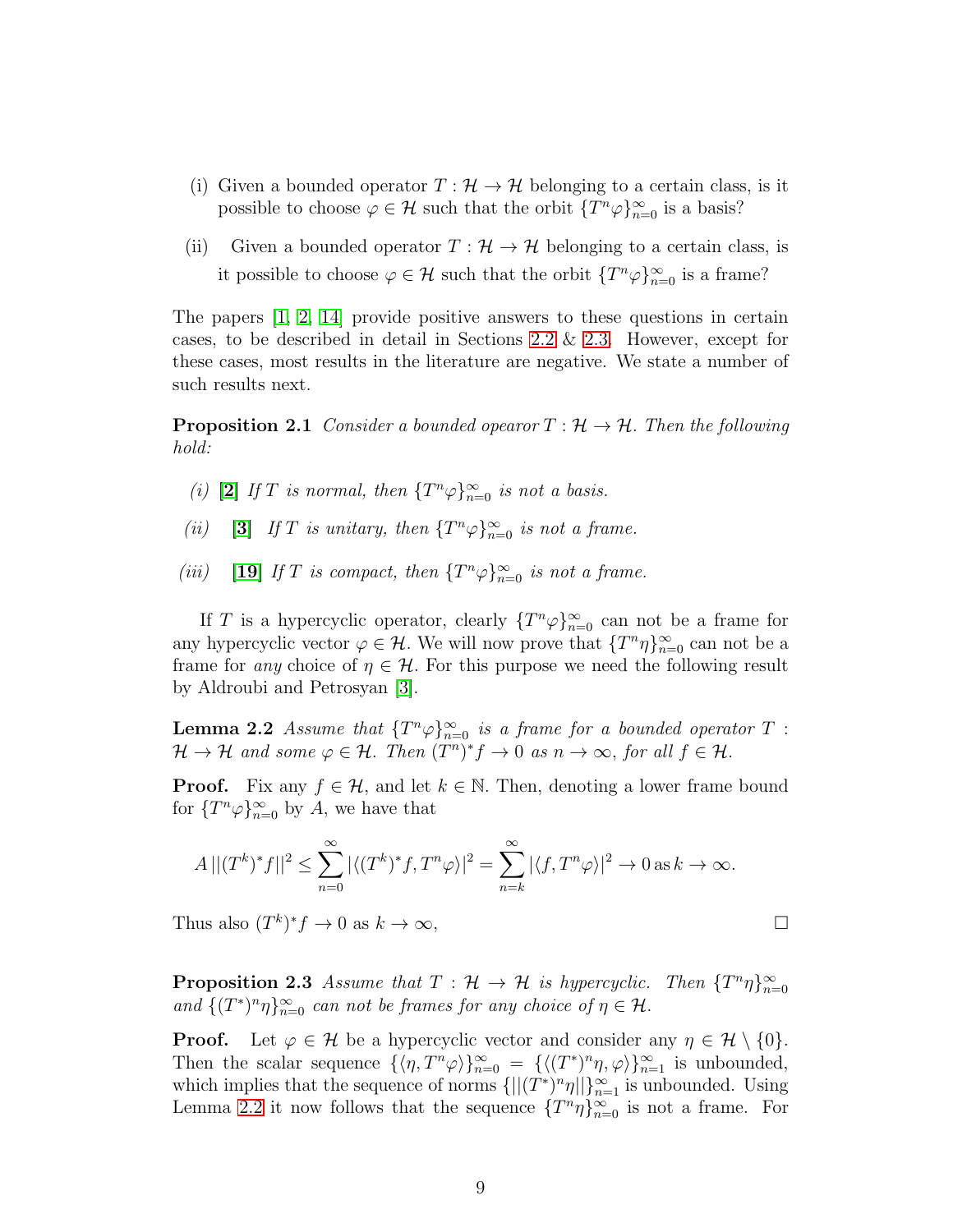the proof of the second claim, considering again any  $\eta \neq 0$  and still letting  $\varphi$ denote a hypercyclic vector,

$$
\sum_{n=0}^{\infty} |\langle \varphi, (T^*)^n \eta \rangle|^2 = \sum_{n=0}^{\infty} |\langle T^n \varphi, \eta \rangle|^2 = \infty,
$$

which implies that  $\{(T^*)^n \eta\}_{n=0}^{\infty}$  is not a frame.

Yet we have not seen any examples of a frame with an operator representation  $\{T^n\varphi\}_{n=0}^{\infty}$ . However, let us prove already now that if  $\{T^n\varphi\}_{n=0}^{\infty}$  is a frame for a surjective and bounded operator  $T$ , the frame property is preserved if an arbitrary finite number of elements is removed from the frame:

<span id="page-9-3"></span>**Proposition 2.4** Assume that  $\{T^n\varphi\}_{n=0}^{\infty}$  is a frame for H for some bounded surjective operator  $T: \mathcal{H} \to \mathcal{H}$  and some  $\varphi \in \mathcal{H}$ . Then  $\{T^n\varphi\}_{n \in \mathbb{N}_0 \setminus I}$  is a frame for H for an arbitrary finite index set  $I \subset \mathbb{N}_0$ . In particular,  $\{T^n\varphi\}_{n=0}^{\infty}$  has infinite excess.

**Proof.** Consider any  $N \in \mathbb{N}$ . By removing the first N elements of the frame  ${T^n \varphi}_{n=0}^{\infty}$  we are left with the family  ${T^n \varphi}_{n=N}^{\infty} = {T^n T^n \varphi}_{n=0}^{\infty}$ ; since the operator  $T^N$  is bounded and surjective, this family is a frame.

### <span id="page-9-0"></span>2.2 The Carleson frame

The first construction of a frame of the form  $\{T^n\varphi\}_{n=0}^{\infty}$  was obtained by Aldroubi et all in [\[1\]](#page-19-5) and further discussed in [\[2,](#page-19-6) [3\]](#page-19-7). We will formulate the result in our setting of an arbitrary separable infinite-dimensional Hilbert space.

<span id="page-9-1"></span>**Theorem 2.5** Let  $\{e_k\}_{k=1}^{\infty}$  be an orthonormal basis for H and consider a bounded operator  $T : \mathcal{H} \to \mathcal{H}$  such that  $Te_k = \lambda_k e_k$  for a bounded sequence of complex scalars  $\lambda_k$ . Also, let  $\varphi \in \mathcal{H}$ . Then  $\{T^n \varphi\}_{n=0}^{\infty}$  is a frame for  $\mathcal H$  if and only if the following conditions are satisfied:

- (i)  $|\lambda_k|$  < 1 for all  $k \in \mathbb{N}$ ;
- (ii)  $|\lambda_k| \to 1$  as  $k \to \infty$ ;
- (iii) The sequence  $\{\lambda_k\}_{k=1}^{\infty}$  satisfies the Carleson condition, i.e.,

<span id="page-9-2"></span>
$$
\inf_{n} \prod_{n \neq k} \frac{|\lambda_k - \lambda_n|}{|1 - \lambda_k \overline{\lambda_n}|} > 0; \tag{2.1}
$$

(iv)  $\varphi = \sum_{k=1}^{\infty} m_k \sqrt{1 - |\lambda_k|^2} e_k$  for a scalar-sequence  $\{m_k\}_{k=1}^{\infty}$  that is bounded below away from zero and above.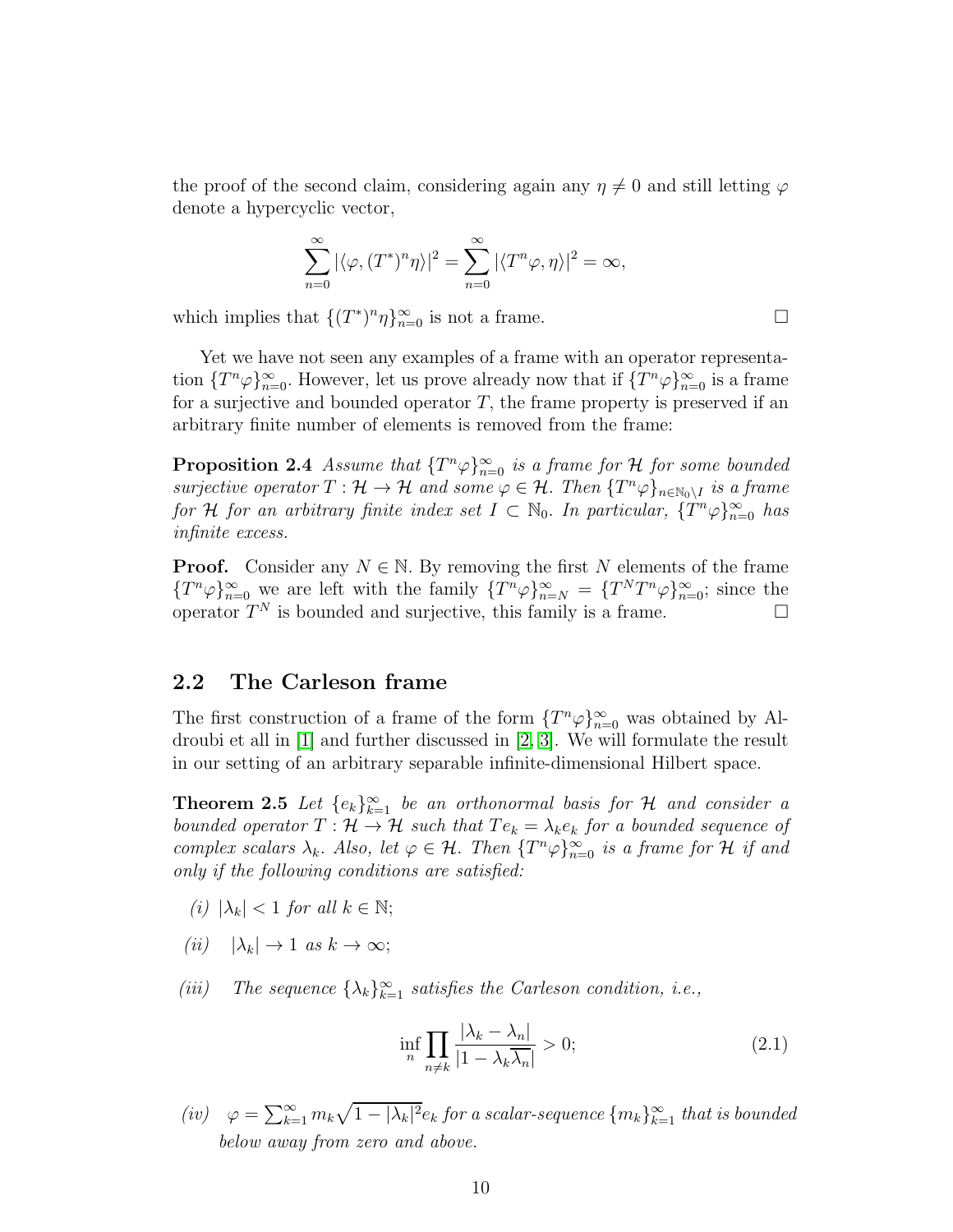For the sake of easy reference we will call the frames arising from the conditions in Theorem [2.5](#page-9-1) for Carleson frames. The following result (see, e.g., [\[24,](#page-20-7) Thm. 9.2]) gives an easy verifiable criterion for the Carleson condition [\(2.1\)](#page-9-2) to hold.

<span id="page-10-2"></span>**Proposition 2.6** Let  $\{\lambda_k\}_{k=1}^{\infty}$  be a sequence of distinct complex numbers such that  $\lambda_k$  | < 1 for all  $k \in \mathbb{N}$ . If there exists  $c \in ]0,1[$  such that

<span id="page-10-1"></span>
$$
\frac{1 - |\lambda_{k+1}|}{1 - |\lambda_k|} \le c < 1, \quad \forall k \in \mathbb{N},\tag{2.2}
$$

then  $\{\lambda_k\}_{k=1}^{\infty}$  satisfies the Carleson condition. If  $\{\lambda_k\}_{k=1}^{\infty}$  is positive and in-creasing, the condition [\(2.2\)](#page-10-1) is also necessary for  $\{\lambda_k\}_{k=1}^{\infty}$  to satisfy the Carleson condition.

Based on Proposition [2.6](#page-10-2) it is easy to give an explict example of a sequence satisfying the Carleson condition:

**Corollary 2.7** For every  $\alpha > 1$ , the sequence  $\{\lambda_k\}_{k=1}^{\infty} = \{1 - \alpha^{-k}\}_{k=1}^{\infty}$  satisfies the Carleson condition.

Carleson frames have a number of very special features. For example, under a very weak condition, arbitrary finite subsets can be removed without destroying the frame property:

**Corollary 2.8** Consider a Carleson frame  $\{T^n\varphi\}_{n=0}^{\infty}$  as in Theorem [2.5](#page-9-1) and assume that  $\lambda_k \neq 0$  for all  $k \in \mathbb{N}$ . Then  $\{T^n \varphi\}_{n=N}^{\infty}$  is a frame for  $\mathcal H$  for any  $N \in \mathbb{N}$ .

**Proof.** Since  $\lambda_k \neq 0$  for all  $k \in \mathbb{N}$ , the condition (ii) in Theorem [2.5](#page-9-1) implies that there is a  $C > 0$  such that  $|\lambda_k| \geq C$  for all  $k \in \mathbb{N}$ ; hence the operator T in Theorem [2.5](#page-9-1) is surjective. The result now follows from Proposition [2.4.](#page-9-3)  $\Box$ 

### <span id="page-10-0"></span>2.3 Frames and orbit representations

We will now continue the theme from Section [2.1,](#page-7-1) but with an important change of focus. While Section [2.1](#page-7-1) was putting the operator  $T$  in the central spot and asking for frame properties of the associated orbits, we will now take a frame  $\{f_k\}_{k=1}^{\infty}$  as the starting point and analyze when and how it can be represented as an orbit of a bounded operator. Recall from Proposition [1.3](#page-1-0) that a representation as the orbit of a *linear* operator is possible if  $\{f_k\}_{k=1}^{\infty}$  is linearly independent; thus, the key issue is to determine when the operator T can be chosen to be bounded.

<span id="page-10-3"></span>We first state a result appearing in [\[19\]](#page-20-6). We will need the *right-shift operator* on  $\ell^2(\mathbb{N})$ , defined by

$$
\mathcal{T}: \ell^2(\mathbb{N}) \to \ell^2(\mathbb{N}), \mathcal{T}\{c_k\}_{k=1}^{\infty} = \{0, c_1, c_2, \dots\}.
$$
 (2.3)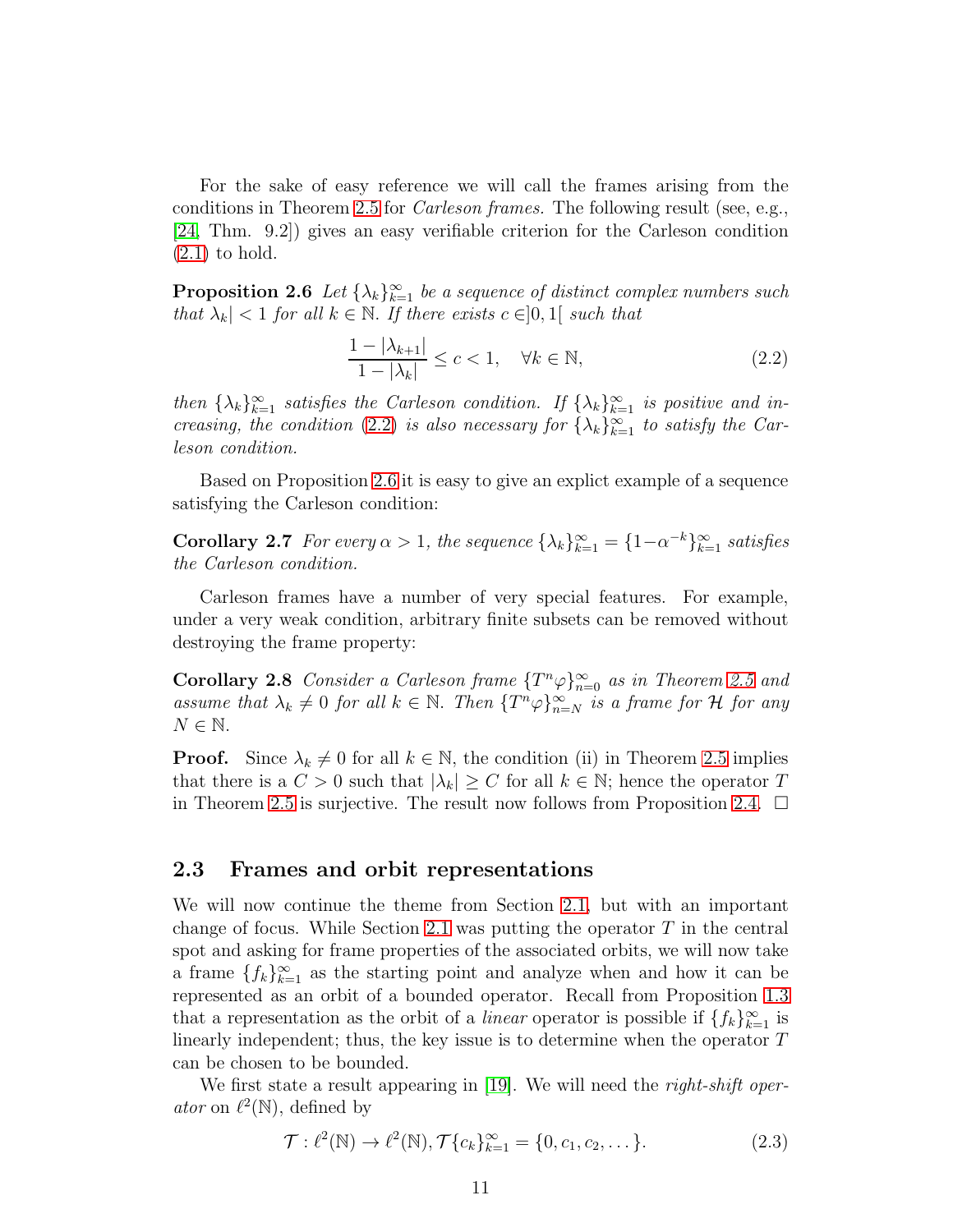**Theorem 2.9** Consider a frame  $\{f_k\}_{k=1}^{\infty}$  with frame bounds A, B. Then the following are equivalent:

- (i) The frame has a representation  $\{f_k\}_{k=1}^{\infty} = \{T^n f_1\}_{n=0}^{\infty}$  for some bounded operator  $T: \mathcal{H} \to \mathcal{H}$ .
- (ii) For some dual frame  ${g_k}_{k=1}^{\infty}$  (and hence all),

<span id="page-11-0"></span>
$$
f_{j+1} = \sum_{k=1}^{\infty} \langle f_j, g_k \rangle f_{k+1}, \forall j \in \mathbb{N}.
$$
 (2.4)

(iii) The kernel  $\mathcal{N}(U)$  of the synthesis operator U is invariant under the right-shift operator  $\mathcal T$ .

In the affirmative case, letting  ${g_k}_{k=1}^{\infty}$  denote an arbitrary dual frame of  ${f_k}_{k=1}^{\infty}$ , the operator T has the form

$$
Tf = \sum_{k=1}^{\infty} \langle f, g_k \rangle f_{k+1}, \forall f \in \mathcal{H}, \tag{2.5}
$$

and  $1 \leq ||T|| \leq \sqrt{BA^{-1}}$ .

Note that if  $\{f_k\}_{k=1}^{\infty}$  is a Riesz basis, then  $\{f_k\}_{k=1}^{\infty}$  and the (unique) dual frame  ${g_k}_{k=1}^{\infty}$  form a biorthogonal system, and hence the condition [\(2.4\)](#page-11-0) is trivially satisfied. Thus Theorem [2.9](#page-10-3) immediately shows that every Riesz basis is the orbit of a bounded operator, a result that was first proved directly in [\[14\]](#page-20-0):

<span id="page-11-1"></span>**Corollary 2.10** If  $\{f_k\}_{k=1}^{\infty}$  is a Riesz basis, there exists a bounded operator  $T: \mathcal{H} \to \mathcal{H}$  such that  $\{f_k\}_{k=1}^{\infty} = \{T^n f_1\}_{n=0}^{\infty}$ .

Note that any reordering of a Riesz basis is a Riesz basis itself; thus, no matter how the elements in a Riesz basis are ordered, we can apply Corollary [2.10.](#page-11-1) On the other hand, we saw in Example [1.4](#page-2-1) that for general linearly independent sequences in Hilbert spaces, the existence of a bounded operator representation depends on the ordering of the sequence. For general overcomplete frames, the question of representability via the orbit of a bounded operator is also extremely sensitive to reorderings of the elements, as demonstrated by results in [\[19\]](#page-20-6).

The simplicity of the proof of Corollary [2.10](#page-11-1) could make us optimistic with regard to construction of other classes of frames having an orbit representation via a bounded operator, but unfortunately this is misleading. Indeed, the Carleson frames and the Riesz bases are the only explicitly available examples in the literature of frames having such a representation. In particular, it was shown in [\[19\]](#page-20-6) that a so-called *near-Riesz basis* (i.e., a frame with finite excess) never can be represented via a bounded operator: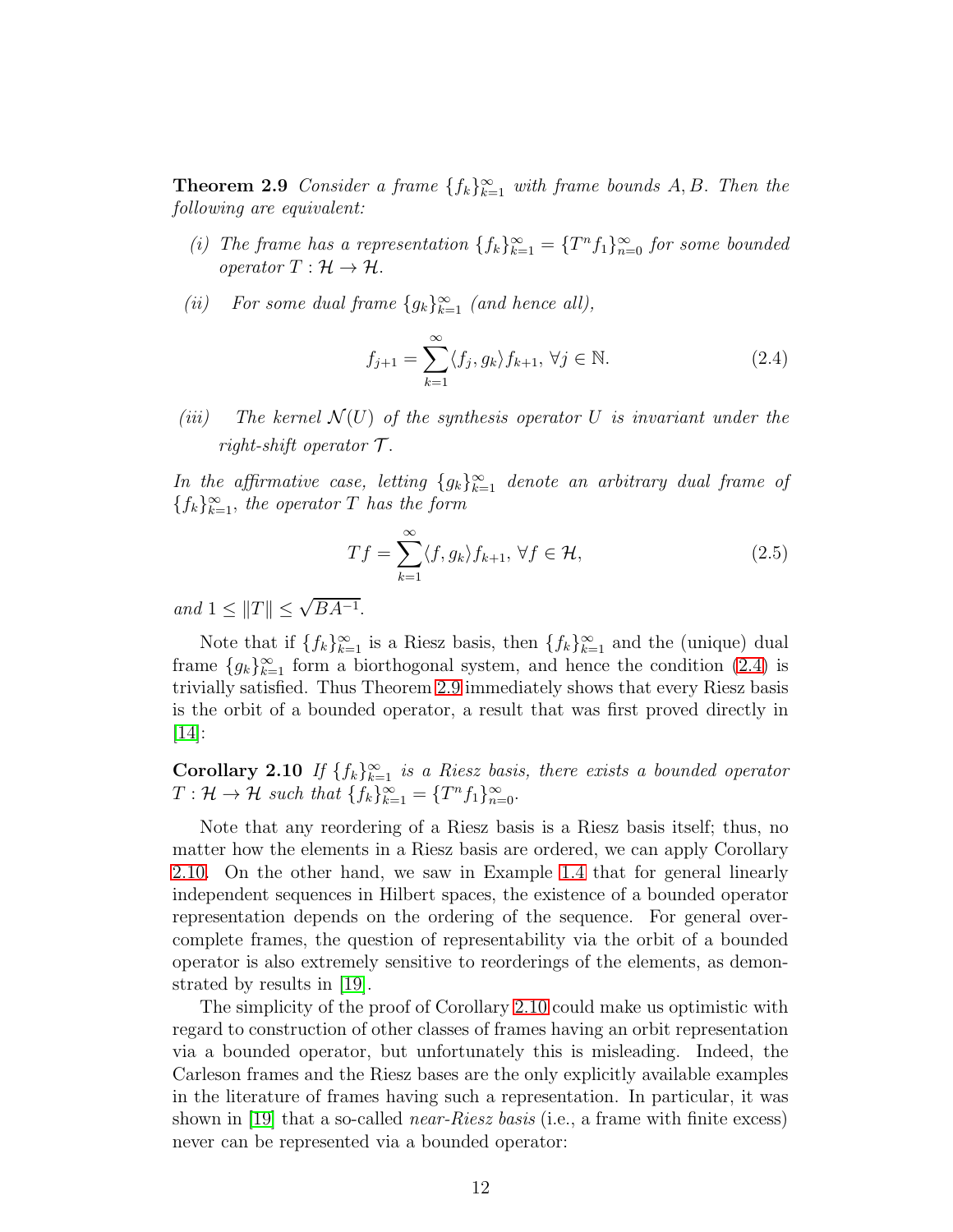**Proposition 2.11** Let  $\{f_k\}_{k=1}^{\infty}$  denote a frame which is a union of a Riesz basis and a finite non-empty collection of vectors. Then  $\{f_k\}_{k=1}^{\infty}$  can not be represented as the orbit of a bounded operator.

Another serious restriction was proved in [\[18\]](#page-20-8). It excludes all overcomplete shift-invariant frames and Gabor frames from having a representation as the orbit of a bounded operator:

<span id="page-12-0"></span>**Theorem 2.12** Assume that  $\{T^n\varphi\}_{n=0}^{\infty}$  is an overcomplete frame for some  $\varphi \in \mathcal{H}$  and a bounded operator  $T : \mathcal{H} \to \mathcal{H}$ . Then for each  $f \in \mathcal{H}$  we have that

$$
T^n f \to 0 \quad as \quad n \to \infty. \tag{2.6}
$$

The result in Theorem [2.12](#page-12-0) is very disappointing. We have already seen that shift-invariant frames and Gabor frames automatically are linearly independent, so by Proposition [1.3](#page-1-0) such systems can be represented as an orbit of a *linear* operator  $T$ ; however, in the overcomplete case  $T$  is forced to be unbounded. Since the problem is the boundedness and not the existence of a operator representation, it is natural to ask whether boundedness can be achieved by allowing a "scaling factor" in the operator representation. We formulate it as an open question:

Q: Do there exist overcomplete Gabor frames  ${E_{mb}}_{na} g_{mn} \in \mathbb{Z}$  such that an appropriate ordering  $\{f_k\}_{k=1}^{\infty}$  of the frame elements has a representation

$$
\{f_k\}_{k=1}^{\infty} = \{a_n T^n \varphi\}_{n=0}^{\infty},\tag{2.7}
$$

for some scalars  $a_n \neq 0$ , a bounded operator  $T : L^2(\mathbb{R}) \to L^2(\mathbb{R})$ , and some  $\varphi \in L^2(\mathbb{R})$ ?

Let us end the section with result connecting frame orbits and shift-invariant subspaces of the Hardy space. Recall that letting  $\mathbb D$  denote the open unit disc in the complex plane, the Hardy space  $H^2(\mathbb{D})$  is defined as

$$
H^{2}(\mathbb{D}) = \{f : \mathbb{D} \to \mathbb{C} : f(z) = \sum_{n=0}^{\infty} a_{n} z^{n}, \{a_{n}\}_{n=0}^{\infty} \in \ell^{2}(\mathbb{N}_{0})\}.
$$

The Hardy space is a Hilbert space, with the inner product defined by

$$
\langle f, g \rangle = \sum_{n=0}^{\infty} a_n \overline{b}_n
$$
, for  $f = \sum_{n=0}^{\infty} a_n z^n$ ,  $g = \sum_{n=0}^{\infty} b_n z^n$ .

Furthermore the sequence of functions  $\{z^n\}_{n=0}^{\infty}$  is an orthonormal basis for  $H^2(\mathbb{D})$ . The *shift operator* on the Hardy space is defined by

$$
\mathcal{S}: H^2(\mathbb{D}) \to H^2(\mathbb{D}), \mathcal{S}f(z) = zf(z), z \in \mathbb{D}
$$

<span id="page-12-1"></span>Finally let  $1_{\mathbb{D}}$  denote the constant function, i.e.,  $1_{\mathbb{D}}(z) = 1$ .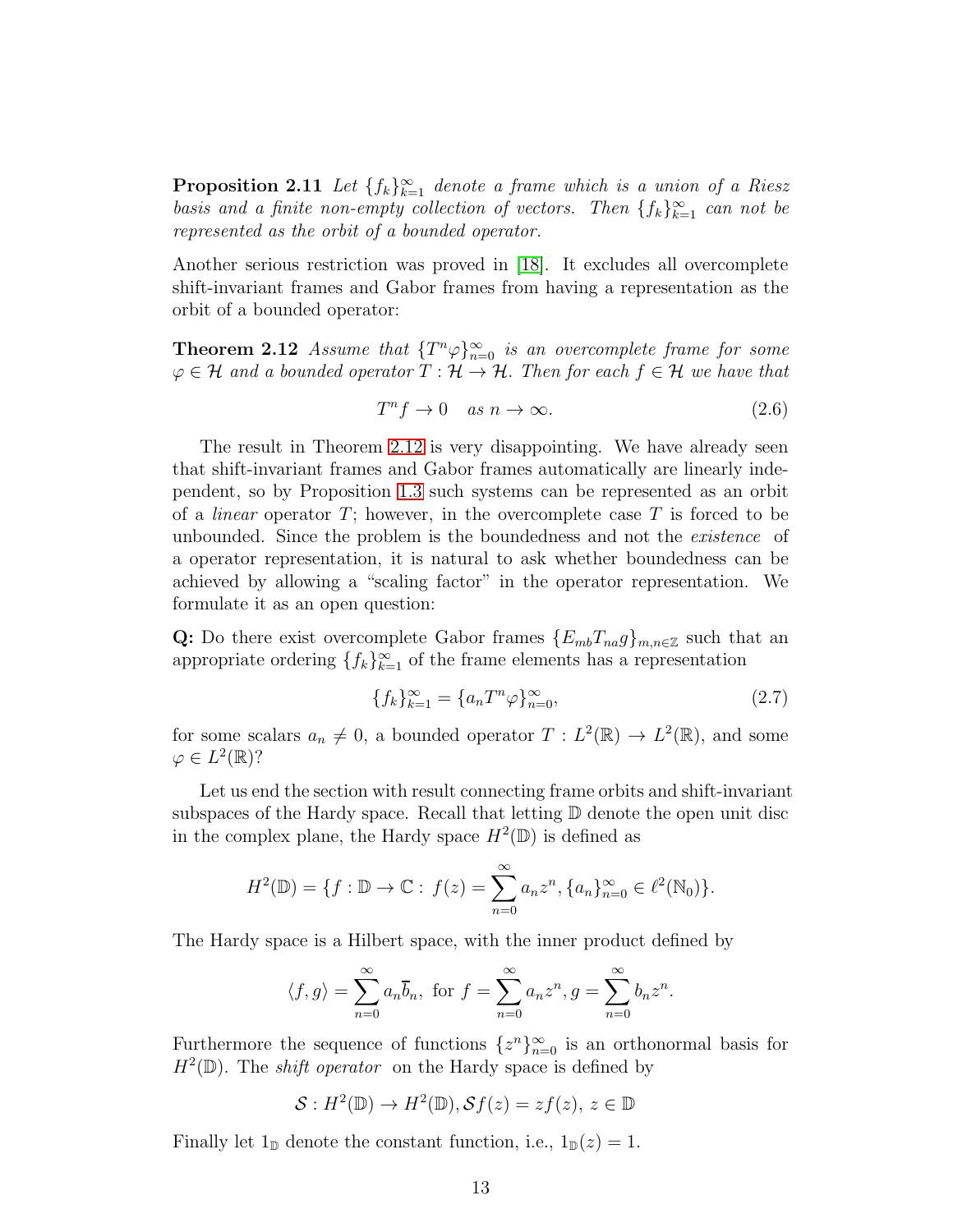**Theorem 2.13** Consider a bounded operator  $T : \mathcal{H} \to \mathcal{H}$  and let  $\varphi \in \mathcal{H}$ . Then  ${T^n \varphi}_{n=0}^{\infty}$  is a frame if and only if there exists a shift invariant subspace  $\mathcal{F} \subset H^2(\mathbb{D})$  and a bounded bijective operator  $W : \mathcal{F}^\perp \to \mathcal{H}$  such that

$$
T = W P_{\mathcal{F}^{\perp}} \mathcal{S} W^{-1}, \quad \varphi = W P_{\mathcal{F}^{\perp}} \mathbb{1}_{\mathbb{D}}.
$$

In the affirmative case,  $\{T^n\varphi\}_{n=0}^{\infty}$  is a Riesz basis if and only if  $\mathcal{F} = \{0\}$ .

**Proof.** In the entire proof we let  $\langle \cdot, \cdot \rangle$  denote the inner product on  $H^2(\mathbb{D})$ . First assume that  $\{T^n\varphi\}_{n=0}^{\infty}$  is a frame. Consider the linear operator V:  $H^2(\mathbb{D}) \to \mathcal{H}$  defined by

$$
Vf = \sum_{n=0}^{\infty} \langle f, z^n \rangle T^n \varphi, \ f \in H^2(\mathbb{D}). \tag{2.8}
$$

The operator  $V$  is bounded; indeed, letting  $B$  denote a Bessel bound for  ${T^n \varphi}_{n=0}^{\infty}$ , we have

$$
||Vf||2 = ||\sum_{n=0}^{\infty} \langle f, z^n \rangle T^n \varphi||2 \leq B \sum_{n=0}^{\infty} |\langle f, z^n \rangle|2 = B||f||2.
$$

The frame assumption also implies that the operator  $V$  is surjective. Moreover, for  $f \in H^2(\mathbb{D})$  we have

<span id="page-13-0"></span>
$$
TVf = T \sum_{n=0}^{\infty} \langle f, z^n \rangle T^n \varphi = \sum_{n=0}^{\infty} \langle f, z^n \rangle T^{n+1} \varphi
$$
  
=  $V \sum_{n=0}^{\infty} \langle f, z^n \rangle z^{n+1} = V \mathcal{S} f.$  (2.9)

This shows in particular that ker  $V$  is a closed shift-invariant subspace of  $H^2(\mathbb{D})$ . Now let  $\mathcal{F} := \ker V$  and consider the restriction of the operator V to the subspace  $\mathcal{F}^{\perp}$ , i.e., let  $W := V_{|_{\mathcal{F}^{\perp}}} : \mathcal{F}^{\perp} \to \mathcal{H}$ . Also let  $P_{\mathcal{F}^{\perp}} : H^2(\mathbb{D}) \to \mathcal{F}^{\perp}$ be the orthogonal projection. Then, using  $(2.9)$ , on the subspace  $\mathcal{F}^{\perp}$ , we have

$$
TW = TV = VS = VP_{\mathcal{F}^{\perp}}\mathcal{S} = WP_{\mathcal{F}^{\perp}}\mathcal{S}
$$

Therefore the invertibility of W yields that  $T = WP_{\mathcal{F}^{\perp}}\mathcal{S}W^{-1}$ ; also  $\varphi = V1_{\mathbb{D}} =$  $VP_{\mathcal{F}^{\perp}}1_{\mathbb{D}}=WP_{\mathcal{F}^{\perp}}1_{\mathbb{D}}.$ 

Conversely, let  $\mathcal{F} \subset H^2(\mathbb{D})$  be a closed shift-invariant subspace and W:  $\mathcal{F}^{\perp} \to \mathcal{H}$  be an invertible bounded operator. Since  $\{\mathcal{S}^n 1_{\mathbb{D}}\}_{n=0}^{\infty}$  is an orthonormal basis for  $H^2(\mathbb{D})$ , the sequence  $\{P_{\mathcal{F}^{\perp}}\mathcal{S}^n1_{\mathbb{D}}\}_{n=0}^{\infty}$  is a frame for  $\mathcal{F}^{\perp}$ . Now let  $T := WP_{\mathcal{F}^{\perp}}\mathcal{S}W^{-1}$  and  $\varphi := WP_{\mathcal{F}^{\perp}}1_{\mathbb{D}}$ . Since  $\mathcal F$  is invariant under the action of  $S$ , we have

$$
P_{\mathcal{F}^\perp} \mathcal{S} = P_{\mathcal{F}^\perp} \mathcal{S} P_{\mathcal{F}^\perp}
$$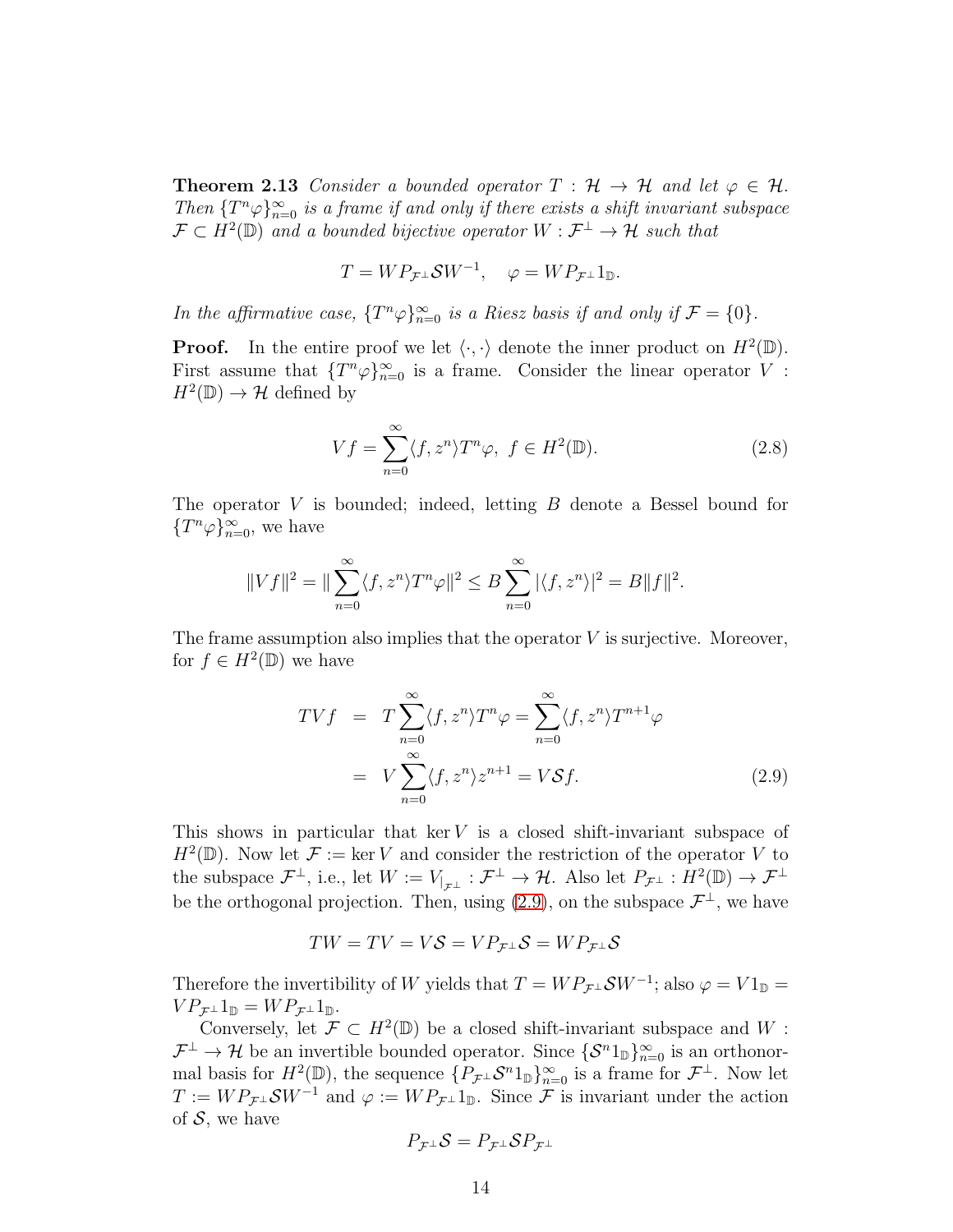which implies that  $(P_{\mathcal{F}^{\perp}}\mathcal{S})^n = P_{\mathcal{F}^{\perp}}\mathcal{S}^n$ , for every  $n \in \mathbb{N}_0$ . Thus

$$
T^n \varphi = W(P_{\mathcal{F}^{\perp}} \mathcal{S})^n W^{-1} \varphi = W(P_{\mathcal{F}^{\perp}} \mathcal{S})^n P_{\mathcal{F}^{\perp}} 1_{\mathbb{D}} = W P_{\mathcal{F}^{\perp}} \mathcal{S}^n 1_{\mathbb{D}}
$$

Therefore the collection  $\{T^n\varphi\}_{n=0}^{\infty} = \{WP_{\mathcal{F}^{\perp}}\mathcal{S}^n1_{\mathbb{D}}\}_{n=0}^{\infty}$  is a frame for  $\mathcal{H}$ .  $\Box$ 

Theorem [2.13](#page-12-1) is theoretically appealing, but it is not instrumental in terms of constructing more examples of explicitly given frames  $\{T^n\varphi\}_{n=0}^{\infty}$ . The difficulty in constructing such frames is the motivation for the remaining sections in the paper.

### <span id="page-14-0"></span>2.4 Frames and bi-orbit representations

In this section we will consider a frame, indexed as  $\{f_k\}_{k\in\mathbb{Z}}$ ; clearly, we can bring any frame into this form by a reordering and reindexing.

A seemingly innocent modification of the topic from Section [2.3](#page-10-0) would be to ask for representations of a given frame  $\{f_k\}_{k\in\mathbb{Z}}$  of the form  $\{T^k f_0\}_{k\in\mathbb{Z}}$  for an *invertible* operator  $T : \text{span}\{f_k\}_{k\in\mathbb{Z}} \to \text{span}\{f_k\}_{k\in\mathbb{Z}}$ ; such a representation is called a bi-orbit representation. Interestingly, this leads to a theory that in certain aspects is very similar to the operator representations discussed in the previous sections, but also is completely different at some points. In this section we will highlight some of the similarities and differences for the two ways of representing a frame.

First, it was proved in [\[15\]](#page-20-9) that Proposition [1.3](#page-1-0) has a completely similar version for bi-orbit representations: any linearly independent frame  $\{f_k\}_{k\in\mathbb{Z}}$ has a representation  $\{f_k\}_{k\in\mathbb{Z}} = \{T^k f_0\}_{k\in\mathbb{Z}}$  for some linear and invertible operator  $T : \text{span}{f_k}_{k \in \mathbb{Z}} \to \text{span}{f_k}_{k \in \mathbb{Z}}$ . It was also proved that Theorem [2.9](#page-10-3) has a parallel version: indeed, if additionally the kernel of the synthesis operator is invariant under right *and* left-shifts, the operator  $T$  extends to a bijective and bounded operator  $T : \mathcal{H} \to \mathcal{H}$ .

However, when it comes to concrete manifestations of frames of the form  ${T<sup>k</sup> f<sub>0</sub>}<sub>k∈Z</sub>$  as well as other properties for such frames, there are remarkable difference between orbit/bi-orbit representations. This becomes apparent already from the following example.

**Example 2.14** As discussed in Section [1.5,](#page-6-1) the shift-invariant system  ${T_k \sinh k_{\epsilon Z}}$ is an orthnormal basis for the Paley-Wiener space PW of functions in  $L^2(\mathbb{R})$ , while  ${T_{k/2} \text{sinc}}_{k \in \mathbb{Z}}$  is an overcomplete frame for the same space. Since  ${T_{kb}\varphi}_{k \in \mathbb{Z}} =$  $\{(T_b)^k \varphi\}_{k\in\mathbb{Z}}$ , such frames are born to have a bi-orbit representation. However, since  $||T_{kb}\varphi|| = ||\varphi||$  for all  $k \in \mathbb{Z}$  it is clear from Theorem [2.12](#page-12-0) that an overcomplete shift-invariant frame can not have a representation  $\{T^n\varphi\}_{n=0}^{\infty}$  for a bounded operator T.

Recall that Lemma [2.2](#page-8-0) and Theorem [2.12](#page-12-0) provided necessary conditions for an orbit  $\{T^n\varphi\}_{n=0}^{\infty}$  to be a frame for a bounded operator T. The next result,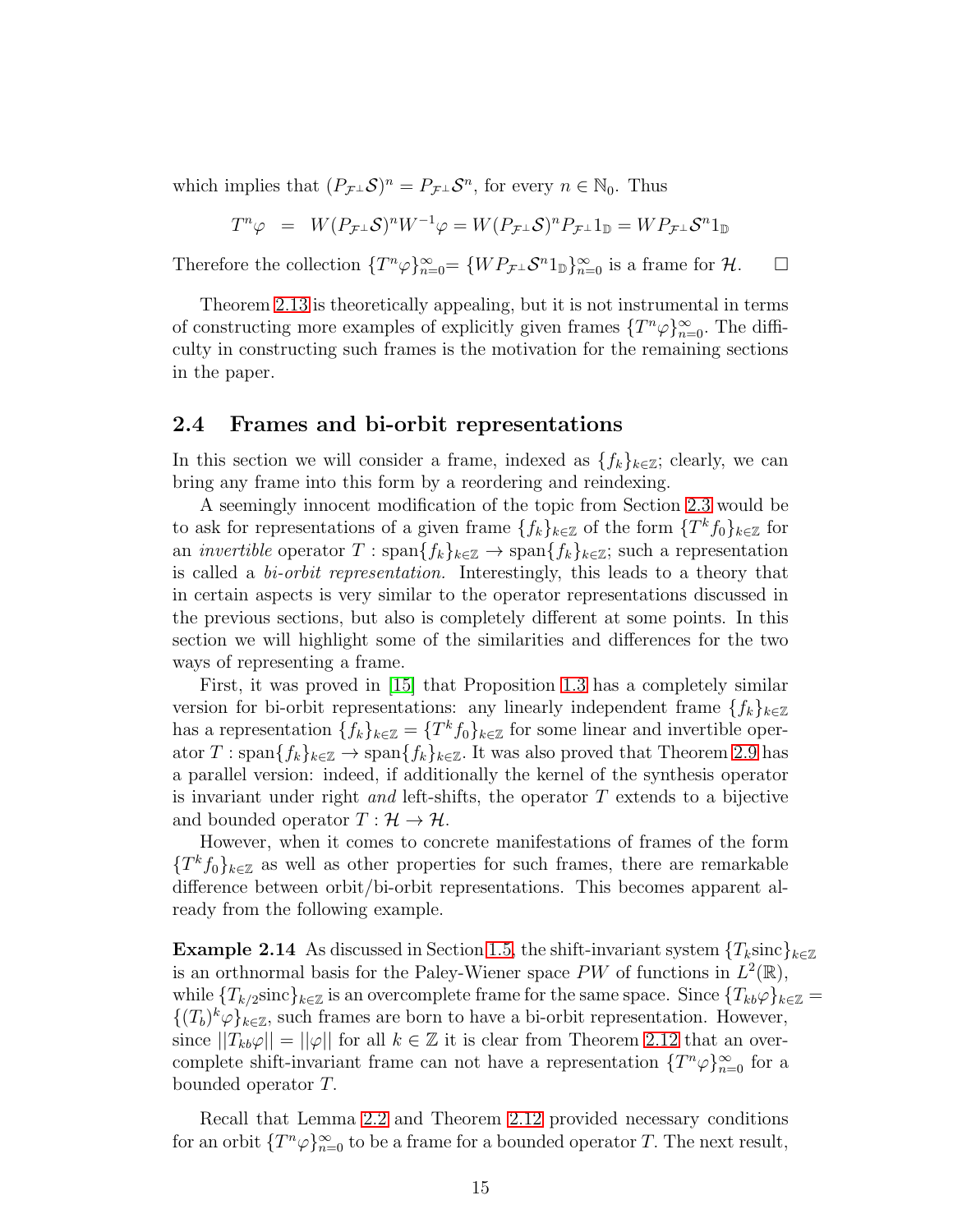<span id="page-15-0"></span>proved in [\[18\]](#page-20-8), shows that the corresponding conditions on a bi-orbit  $\{T^n\varphi\}_{n\in\mathbb{Z}}$ are fundamentally different:

**Theorem 2.15** Assume that  $\{T^n\varphi\}_{n\in\mathbb{Z}}$  is a frame with bounds A, B for some  $\varphi \in \mathcal{H}$  and a bounded invertible operator  $T : \mathcal{H} \to \mathcal{H}$ . Then for each  $f \in \mathcal{H}$ we have that

$$
||T^n f|| \ge \sqrt{\frac{A}{B}} ||f||
$$
 and  $||(T^*)^n f|| \ge \sqrt{\frac{A}{B}} ||f||.$ 

Theorem [2.15](#page-15-0) makes it natural to ask whether overcomplete Gabor frames have representations as bi-orbits of a bounded operator. We phrase the question as stated originally in [\[16\]](#page-20-10):

Q: Do there exist overcomplete Gabor frames  ${E_{mb}}T_{na}g_{mn} \in \mathbb{Z}$  such that an appropriate ordering  $\{f_k\}_{k\in\mathbb{Z}}$  of the frame elements has a representation

$$
\{f_k\}_{k\in\mathbb{Z}}=\{T^n\varphi\}_{n=-\infty}^\infty,
$$

for some bounded operator  $T: L^2(\mathbb{R}) \to L^2(\mathbb{R})$  and some  $\varphi \in L^2(\mathbb{R})$ ?

In [\[22\]](#page-20-11) Corso provided a partial solution to the question, by showing that the answer is negative if  $ab \notin \mathbb{Q}$ , as well as under certain support conditions on the function g. However, the general question is still open.

### 2.5 Frame representations via multi-orbits

The difficulty in constructing explicitly given frames  $\{T^n\varphi\}_{n=0}^{\infty}$ , discussed in detail in Section [2.3,](#page-10-0) makes it natural to explore various modifications of the basic idea. In this section we will discuss the additional flexibility that is obtained by allowing a frame representation using a finite number of operator orbits. Let us first connect the topics in Section [2.3](#page-10-0) and Section [2.4](#page-14-0) by showing that any frame with a bi-orbit representation  $\{T^n\varphi\}_{n\in\mathbb{Z}}$  can be considered as the union of two orbits:

Example 2.16 Consider any frame that has a representation as a bi-infinite orbit  $\{T^n\varphi\}_{n\in\mathbb{Z}}$  for a bounded and bijective operator  $T: \mathcal{H} \to \mathcal{H}$ . Then

$$
\{T^n \varphi\}_{n \in \mathbb{Z}} = \{T^n \varphi\}_{n=0}^{\infty} \cup \{(T^{-1})^n T^{-1} \varphi\}_{n=0}^{\infty},\tag{2.10}
$$

i.e., the frame  $\{T^n\varphi\}_{n\in\mathbb{Z}}$  can be represented as a union of two orbits, generated by the bounded operators T and  $T^{-1}$ .

<span id="page-15-1"></span>The following result, originally proved in [\[14\]](#page-20-0), shows that the idea of multiorbits significantly enlarges the class of frames that can be analyzed: for example, all the classical frames in harmonic analysis like Gabor frames and wavelet frames have such representations!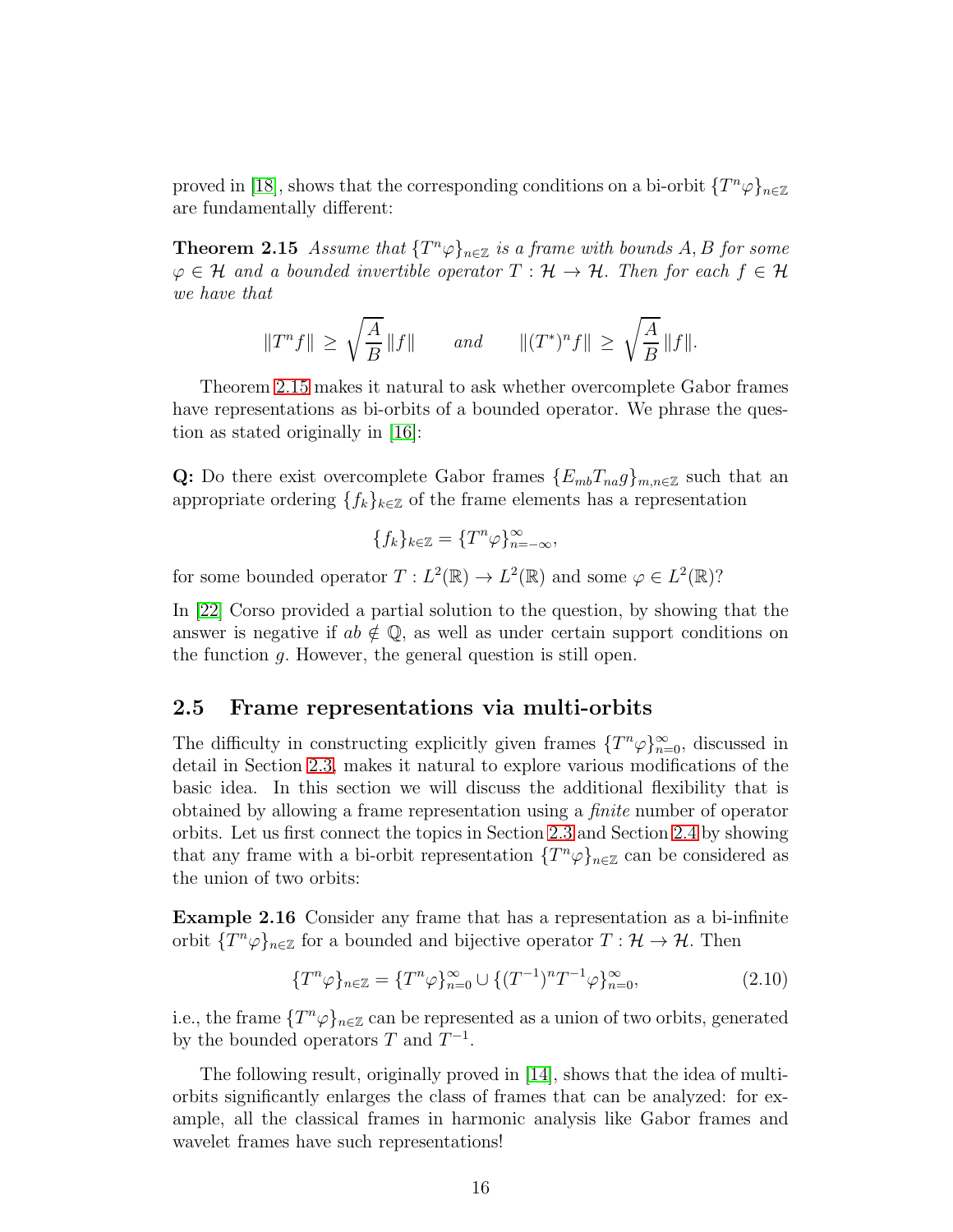**Theorem 2.17** Consider a frame  $\{f_k\}_{k=1}^{\infty}$  which is norm-bounded below. Then there is a finite collection of vectors from  $\{f_k\}_{k=1}^{\infty}$ , to be called  $\varphi_1, \ldots, \varphi_J$ , and corresponding bounded operators  $T_j: \mathcal{H} \to \mathcal{H}$  with closed range, such that

$$
\{f_k\}_{k=1}^{\infty} = \bigcup_{j=1}^{J} \{T_j^n \varphi_j\}_{n=0}^{\infty}.
$$
\n(2.11)

While Theorem [2.17](#page-15-1) is theoretically appealing, its practical applicability is limited by the fact that the proof is based on the Feichtinger Theorem and thus does not give direct access to the operators  $T_j$ . More results on multi-orbit representations can be found in [\[10\]](#page-19-8).

### <span id="page-16-0"></span>3 Approximate operator representations

In Section [2](#page-7-0) the focus is on frames  $\{f_k\}_{k=1}^{\infty}$  having an exact match with an operator orbit  $\{T^n\varphi\}_{n=0}^{\infty}$ ; unfortunately, the results show that this is a very restrictive condition and that the standard frames in  $L^2(\mathbb{R})$  are excluded. In the current section we will consider two relaxations on the orbit representations, which in combination yield a theory covering a much larger class of frames. To be more precise, recall that Theorem [1.10](#page-4-0) by Halperin et all showed that suborbit representations  $\{T^{\alpha(k)}\varphi\}_{k=1}^{\infty}$  via bounded operators are available for any linearly independent family  $\{f_k\}_{k=1}^{\infty}$ ; however, in general we do not have a feasible procedure to identify the operator  $T$  and the appropriate integers  $\alpha(k)$ . In this section we will show that for a large class of frames we can obtain approximate suborbit representations, where it is possible to specify as well the operator T as the integers  $\alpha(k)$ . In the entire section we follow the presentation in [\[17\]](#page-20-12); we refer to that paper for proofs and more information.

We begin with a formal definition, explaining the exact meaning of "approximation." In words, a frame  $\{f_k\}_{k=1}^{\infty}$  is approximated by a sequence  $\{f_k\}_{k=1}^{\infty}$  if  $\{f_k\}_{k=1}^{\infty}$  satisfies the standard perturbation condition within frame theory:

<span id="page-16-2"></span>**Definition 3.1** Let  $\{f_k\}_{k=1}^{\infty}$  be a frame for H. Given any  $\epsilon > 0$ , a sequence  $\{f_k\}_{k=1}^{\infty} \subset \mathcal{H}$  is called an  $\epsilon$ -approximation of  $\{f_k\}_{k\in I}$  if

<span id="page-16-1"></span>
$$
\left| \left| \sum c_k (f_k - \widetilde{f}_k) \right| \right|^2 \le \epsilon \sum |c_k|^2 \tag{3.1}
$$

for all finite sequences  $\{c_k\}.$ 

<span id="page-16-3"></span>For sufficiently small values of  $\epsilon$ , an  $\epsilon$ -approximation  $\{f_k\}_{k=1}^{\infty}$  of a frame  ${f_k}_{k=1}^{\infty}$  is itself a frame and shares several key properties of the frame, e.g., its excess. Furthermore, the synthesis operator and the frame operator for  ${f_k}_{k=1}^{\infty}$  are approximated "well" by the corresponding operators associated with  $\{f_k\}_{k=1}^{\infty}$ :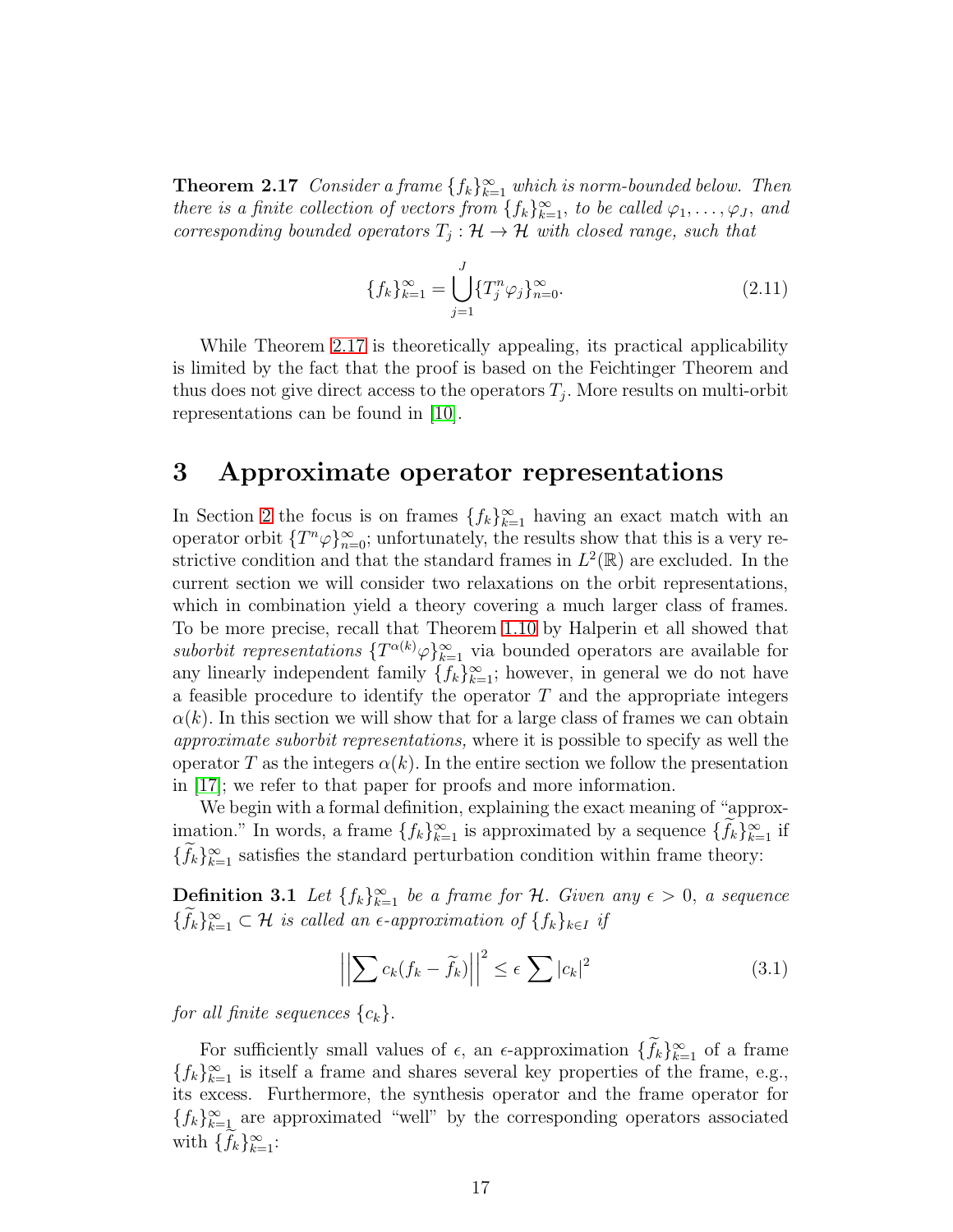**Theorem 3.2** Consider a frame  $\{f_k\}_{k=1}^{\infty}$  for H with frame bounds A, B, and assume that  $\{f_k\}_{k=1}^{\infty} \subset \mathcal{H}$  is an  $\epsilon$ -approximation of  $\{f_k\}_{k=1}^{\infty}$  for some  $\epsilon \in ]0, A[$ . Then the following hold:

- (i)  $\{\widetilde{f}_k\}_{k=1}^{\infty}$  is a frame with bounds  $A(1-\sqrt{\frac{\epsilon}{A}})^2$  and  $B(1+\sqrt{\frac{\epsilon}{B}})^2$ , with the same excess as  $\{f_k\}_{k=1}^{\infty}$ .
- (ii) Denoting the synthesis operators and frame operators of  $\{f_k\}_{k=1}^{\infty}$  and  $\{\hat{f}_k\}_{k=1}^{\infty}$  by  $U, \overline{U}$ , respectively,  $S, \overline{S}$ , we have

$$
||U - \widetilde{U}|| \le \sqrt{\epsilon}, \quad ||S - \widetilde{S}|| \le \sqrt{\epsilon B} \left(2 + \sqrt{\frac{\epsilon}{B}}\right),
$$

and

$$
\|S^{-1}-\widetilde{S}^{-1}\|\leq \frac{\sqrt{\epsilon B}(2+\sqrt{\frac{\epsilon}{B}})}{A^2(1-\sqrt{\frac{\epsilon}{A}})^2}.
$$

The connection to approximate frame representations using suborbits of a bounded operator is explained in the next result, which provides a natural way to satisfy the condition  $(3.1)$ :

<span id="page-17-0"></span>**Corollary 3.3** Let  $\{f_k\}_{k=1}^{\infty}$  be a frame for H with lower frame bound A. Also, let  $\varphi \in \mathcal{H}$  and consider a bounded operator  $T : \mathcal{H} \to \mathcal{H}$ . Assume that for a given  $\epsilon \in ]0, A[$ , and for any  $k \in \mathbb{N}$  there exists a nonnegative integer  $\alpha(k) \in \mathbb{N}_0$ such that

<span id="page-17-1"></span>
$$
||f_k - T^{\alpha(k)}\varphi||^2 \le \frac{\epsilon}{2^k}.
$$
\n(3.2)

Then  $\{T^{\alpha(k)}\varphi\}_{k=1}^{\infty}$  is an  $\epsilon$ -approximation of  $\{f_k\}_{k=1}^{\infty}$ .

Note that Corollary [3.3](#page-17-0) applies to any frame and any hypercyclic operator:

**Example 3.4** Let  $T : \mathcal{H} \to \mathcal{H}$  be a hypercyclic operator with hypercyclic vector  $\varphi$ . Then, for any frame  $\{f_k\}_{k=1}^{\infty}$  for H and any given  $\epsilon > 0$  there exists nonnegative integers  $\alpha(k)$ ,  $k \in \mathbb{N}$ , such that [\(3.2\)](#page-17-1) holds. Thus, for sufficiently small values of  $\epsilon$ , we obtain a frame  $\{T^{\alpha(k)}\varphi\}_{k=1}^{\infty}$  with the same excess as the frame  $\{f_k\}_{k=1}^{\infty}$  and approximating  $\{f_k\}_{k=1}^{\infty}$  in the sense of Definition [3.1.](#page-16-2)

In general we do not have direct access to the numbers  $\alpha(k)$ ,  $k \in \mathbb{N}$ , such that [\(3.2\)](#page-17-1) holds, not even for hypercyclic operators. However, under natural conditions we can be very explicit about the choices of appropriate scalars  $\alpha(k)$  for certain choices of the operator T. In the rest of the section we will use the following

**General setup:** Fix an orthonormal basis  $\{e_k\}_{k=1}^{\infty}$  for the Hilbert space  $\mathcal{H}$ , and let  $\{f_k\}_{k=1}^{\infty}$  denote a frame for H. Fix some  $\lambda > 1$ , and define the scaled *left/right-shift operators* on  $\mathcal H$  by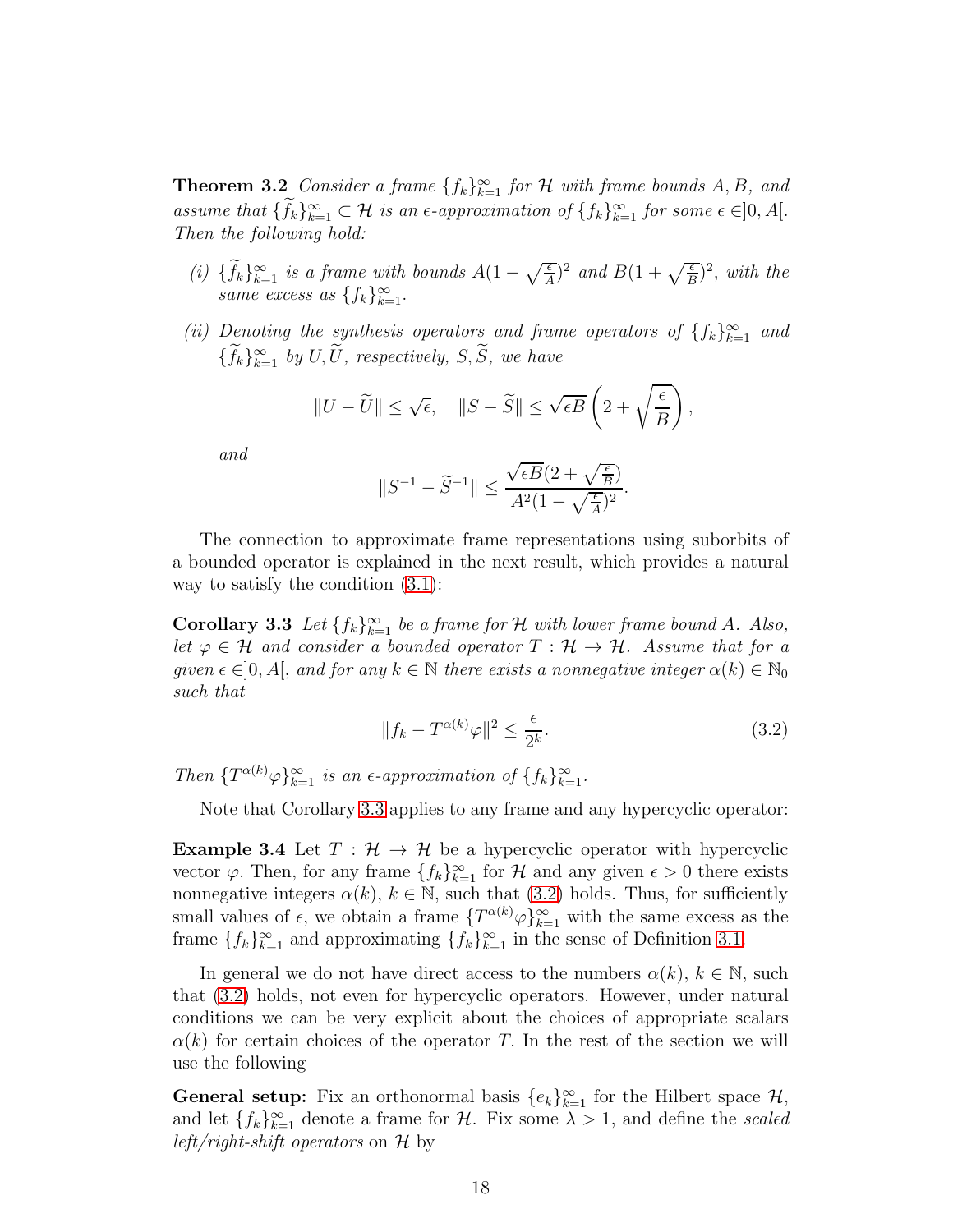$$
T\left(\sum_{k=1}^{\infty}c_{k}e_{k}\right):=\lambda\sum_{k=1}^{\infty}c_{k+1}e_{k}, U\left(\sum_{k=1}^{\infty}c_{k}e_{k}\right):=\lambda^{-1}\sum_{k=1}^{\infty}c_{k}e_{k+1}, \ \{c_{k}\}_{k=1}^{\infty}\in\ell^{2}(\mathbb{N}).
$$

For appropriately chosen nonnegative integers  $\alpha(k)$ ,  $k \in \mathbb{N}$ , let

<span id="page-18-0"></span>
$$
\varphi := \sum_{n=1}^{\infty} U^{\alpha(n)} f_n.
$$
\n(3.3)

For the case of finitely supported vectors  $\{f_k\}_{k=1}^{\infty}$  (meaning that each vector  $f_k$  is a finite linear combination of elements from  $\{e_k\}_{k=1}^{\infty}$  the following result specifies how to choose the powers  $\alpha(k)$  such that the vector  $\varphi$  in [\(3.3\)](#page-18-0) is well-defined and [\(3.2\)](#page-17-1) holds:

<span id="page-18-1"></span>**Theorem 3.5** Under the conditions in the general setup, assume that  $\{f_k\}_{k=1}^{\infty}$ consists of finitely supported vectors in  $\mathcal{H}$ ; for  $k \in \mathbb{N}$ , let  $m(k)$  denote the largest index for a nonzero coordinate in  $f_k$ . Let  $\{\alpha(k)\}_{k=1}^{\infty}$  be a strictly increasing sequence of nonnegative integers such that  $\alpha(1) = 0$  and  $\alpha(k+1) - \alpha(k) \ge m(k)$ for all  $k \in \mathbb{N}$ . Then, for any  $k \in \mathbb{N}$ ,

$$
||f_k - T^{\alpha(k)}\varphi||^2 \le \frac{B\lambda^2}{\lambda^2 - 1} \lambda^{-2[\alpha(k+1) - \alpha(k)]}.
$$
 (3.4)

In particular, choosing the nonnegative integers  $\alpha(k)$  such that  $\alpha(1) = 0$  and for a given  $\epsilon \in ]0, A[,$ 

<span id="page-18-2"></span>
$$
\alpha(k+1) - \alpha(k) \ge \max\left(m(k), \frac{k \ln(2) + \ln\left(\frac{B}{\epsilon}\right) + \ln\left(\frac{\lambda^2}{\lambda^2 - 1}\right)}{2\ln(\lambda)}\right),\tag{3.5}
$$

the condition  $(3.2)$  is satisfied, i.e., the conclusions in Theorem [3.2](#page-16-3) hold.

For certain values of the scaling parameter  $\lambda$  we can be completely specific about how to choose the integers  $\alpha(k)$ :

**Corollary 3.6** In the setup of Theorem [3.5,](#page-18-1) let  $\lambda = \sqrt{2}$ , take an upper frame bound of the form  $B = 2^N$  for some  $N \in \mathbb{N}$  and a tolerance  $\epsilon = 2^{-j}$  for some  $j \in \mathbb{N}$ . Then the following hold.

(i) Without any restriction on the support sizes  $m(k)$  of the vectors  $f_k$ , the condition [\(3.5\)](#page-18-2) is satisfied if  $\alpha(1) = 0$  and

$$
\alpha(k) = (k-1)\left[N+j+1+\frac{k}{2}\right] + \sum_{\ell=1}^{k-1} m(\ell), \ k \in \mathbb{N} \setminus \{1\}. \tag{3.6}
$$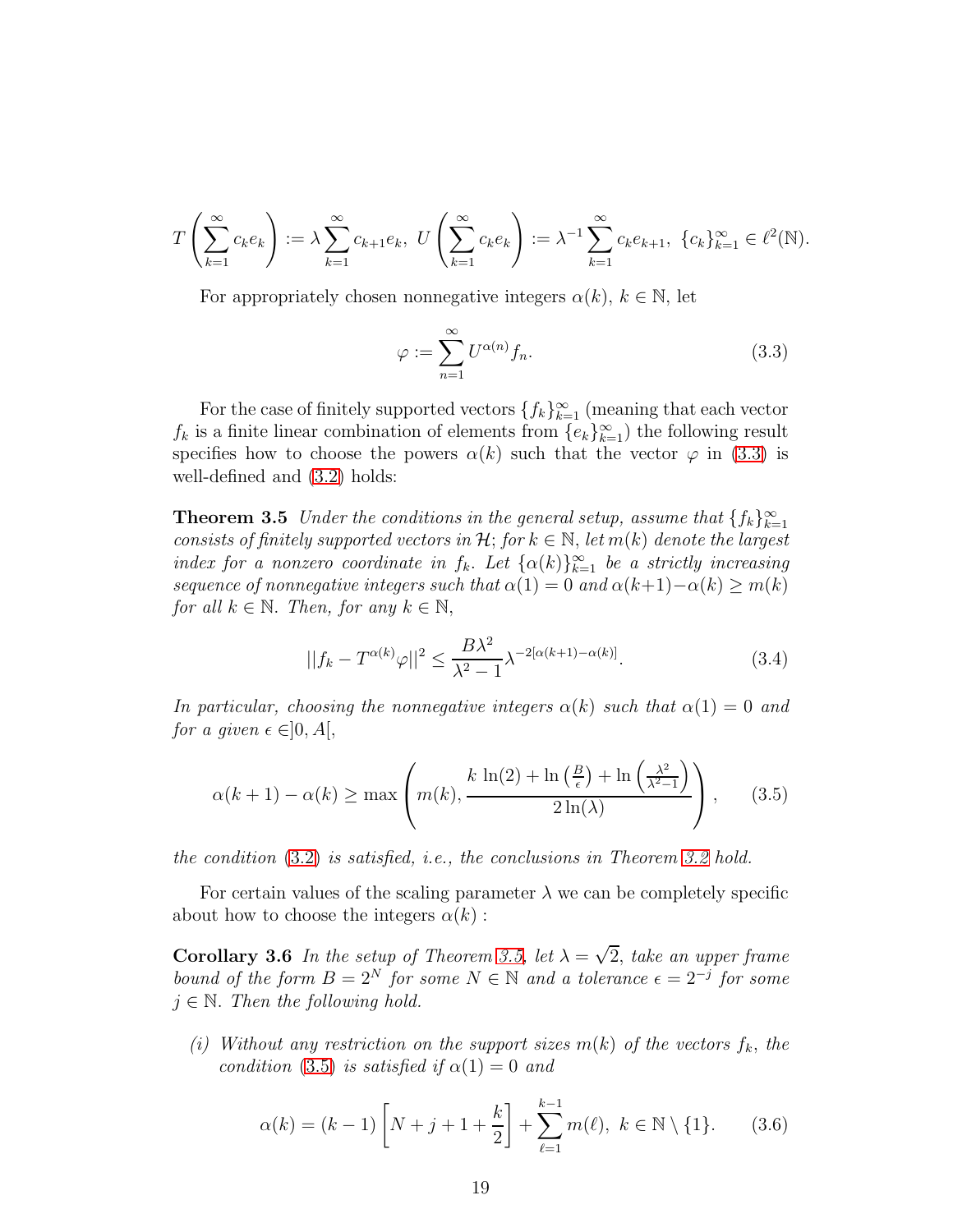(ii) If  $m(k) \leq N + j + 1 + k$  for all  $k \in \mathbb{N}$ , the condition [\(3.5\)](#page-18-2) is satisfied if

$$
\alpha(k) = (k-1)\left[N+j+1+\frac{k}{2}\right], \ k \in \mathbb{N}.
$$
 (3.7)

The main condition in Theorem [3.5,](#page-18-1) namely, that the frame  $\{f_k\}_{k=1}^{\infty}$  is finitely supported, can be relaxed: indeed, similar but slightly more technical results can be proved for localized frames. We refer to [\[17\]](#page-20-12) for the details. Note also that generalizations to Banach spaces (for sequences  $\{f_k\}_{k=1}^{\infty}$  without assuming any frame property) have been obtained in [\[20\]](#page-20-1).

### <span id="page-19-5"></span>References

- <span id="page-19-6"></span>[1] Aldroubi, A., Cabrelli, C., Molter, U., and Tang, S.: Dynamical sampling. Appl. Harm. Anal. Appl. 42 no. 3 (2017), 378-–401.
- [2] Aldroubi, A., Cabrelli, C., Cakmak, A. F., Molter, U., and Petrosyan, A.: *Iterative actions of normal operators.* J. Funct. Anal.  $272$  no. 3 (2017), 1121–1146.
- <span id="page-19-7"></span>[3] Aldroubi, A. and Petrosyan, A., Dynamical sampling and systems from iterative actions of operators. In "Frames and Other Bases in Abstract and Function Spaces." Eds. Mhaskar, H., Pesenson, I. Zhou, D. X., Le Gia, Q. T., and Mayeli, A., Birkhäuser, Boston, 2017
- <span id="page-19-3"></span><span id="page-19-1"></span>[4] Ansari, S. I.: Hypercyclic and cyclic vectors. J. Funct. Anal. 128 (1995), no. 2, 374—383.
- [5] Balan, R., Casazza, P., Heil, C. and Landau, Z.: Deficits and excesses of frames. Adv. Comp. Math. 18 (2002), 93–116.
- <span id="page-19-4"></span><span id="page-19-0"></span>[6] Bayart, F., and Matheron, E.: Dynamics of linear operators. Cambridge University Press, 2009.
- [7] Benedetto, J. and Li, S.: The theory of multiresolution analysis frames and applications to filter banks. Appl. Comp. Harm. Anal. 5 (1998), 389– 427.
- <span id="page-19-2"></span>[8] Bourdon, P. S., and Feldman, N. S.: Somewhere dense orbits are everywhere dense. Indiana Univ. Math. J. 52 no. 3 (2003), 811–819.
- [9] Bownik, M., and Speegle, D.: Linear independence of Parseval wavelets. Illinois J. Math. 54 (2010), 771–785.
- <span id="page-19-8"></span>[10] Cabrelli, C., Molter, U, Paternostro, V., and Philipp, F.: Dynamical sampling on finite index sets. J. Anal. Math.  $140$  no.2 (2020), 637–667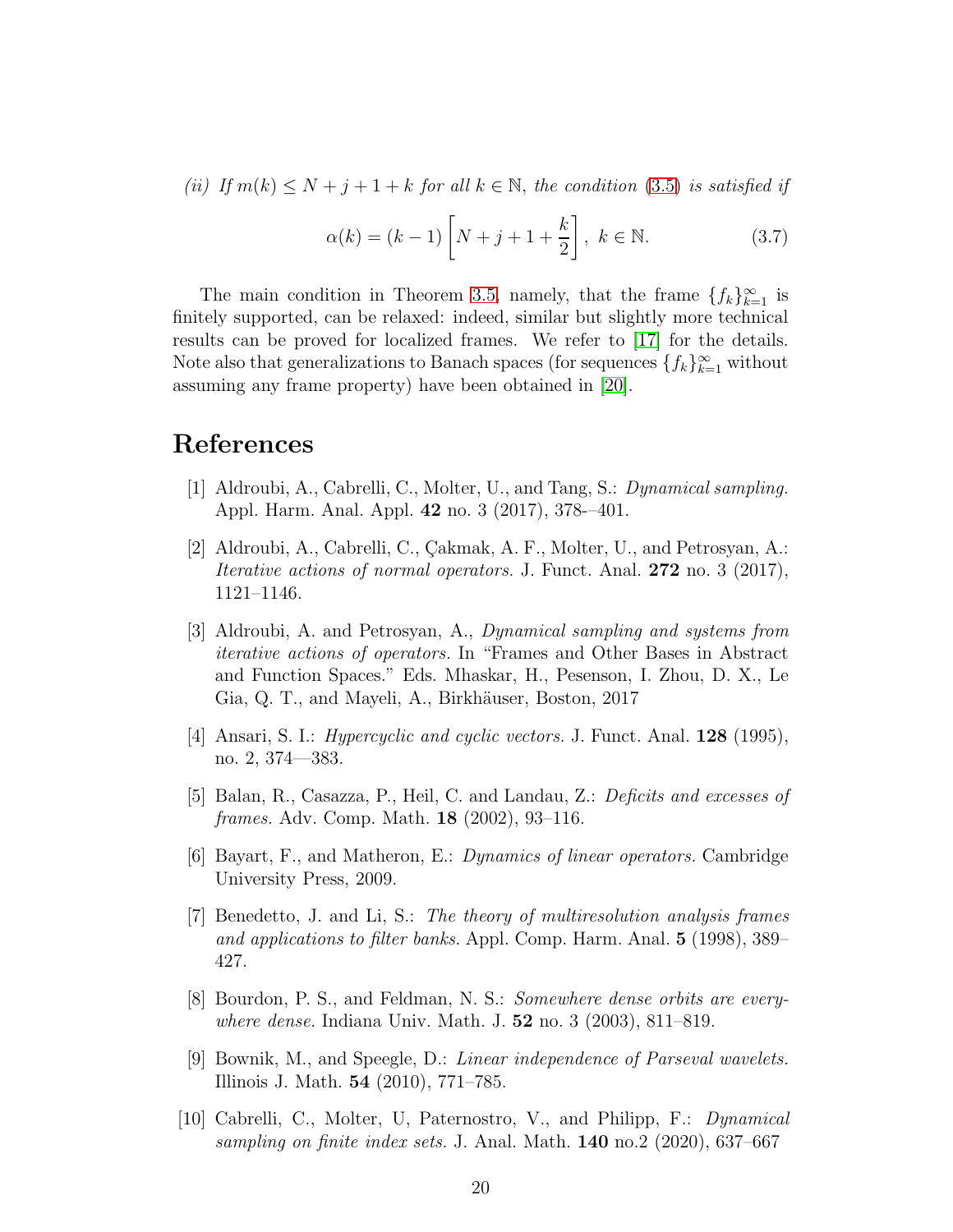- <span id="page-20-4"></span><span id="page-20-2"></span>[11] Chen, K. Y.: On aperiodicity and hypercyclic weighted translation operators. J. Math. Anal. Appl. 462 (2018), no. 2, 1669–1678
- <span id="page-20-5"></span>[12] Christensen, O.: An introduction to frames and Riesz bases. Second expanded edition. Birkhäuser (2016)
- <span id="page-20-0"></span>[13] Christensen, O., Deng, B., and Heil, C.: Density of Gabor frames. Appl. Comp. Harm. Anal. 7 (1999), 292–304.
- [14] Christensen, O. and Hasannasab, M.: Frame properties of systems arising *via iterative actions of operators.* Appl. Comp. Harm. Anal.  $46$  (2019), 664-673.
- <span id="page-20-9"></span>[15] Christensen, O., and Hasannasab, M.: Operator representations of frames: boundedness, duality, and stability Integral Equations and Operator Theory 88 (2017), no. 4, 483–499.
- <span id="page-20-10"></span>[16] Christensen, O., Hasannasab, M.: Frames, operator representations, and open problems. In "The diversity and beauty of applied operator theory", 155–165, Oper. Theory Adv. Appl., 268, Birkhäuser, Cham, 2018.
- <span id="page-20-12"></span><span id="page-20-8"></span>[17] Christensen, O., Hasannasab, M.: Frame representations via suborbits of bounded operators, accepted for publication in Studia Math., 2021.
- <span id="page-20-6"></span>[18] Christensen, O., Hasannasab, M. and Philipp, F.: Frame Properties of Operator Orbits. Math. Nach. 293 (2020), 52–66.
- [19] Christensen, O., Hasannasab, M., and Rashidi, E.: Dynamical sampling and frame representations with bounded operators. J. Math. Anal. Appl. 463 no. 2 (2018), 634–644.
- <span id="page-20-1"></span>[20] Christensen, O., Hasannasab, M., and Steidl, G.: On approximate operator representations of sequences in Banach spaces. Accepted for publication in Complex Analysis and Operator Theory, 2021.
- [21] Christensen, O., Hasannasab, M., and Stoeva, D. T.: Operator representations of sequences and dynamical sampling. Sampling Theory in Signal and Image Processing 17 no. 1 (2018), 29–42.
- <span id="page-20-11"></span>[22] Corso, R.: Orbits of bounded bijective operators and Gabor frames. Ann. Mat. Pura Appl. 200 no. 1 (2021), 137–148.
- <span id="page-20-3"></span>[23] Costakis, G.: On a conjecture of D. Herrero concerning hypercyclic operators. C. R. Acad. Sci. Paris 330 (2000), 179–182.
- <span id="page-20-7"></span>[24] Duren, P. L.: *Theory of*  $H^p$ *-spaces*. New York and London: Academic Press (1970).